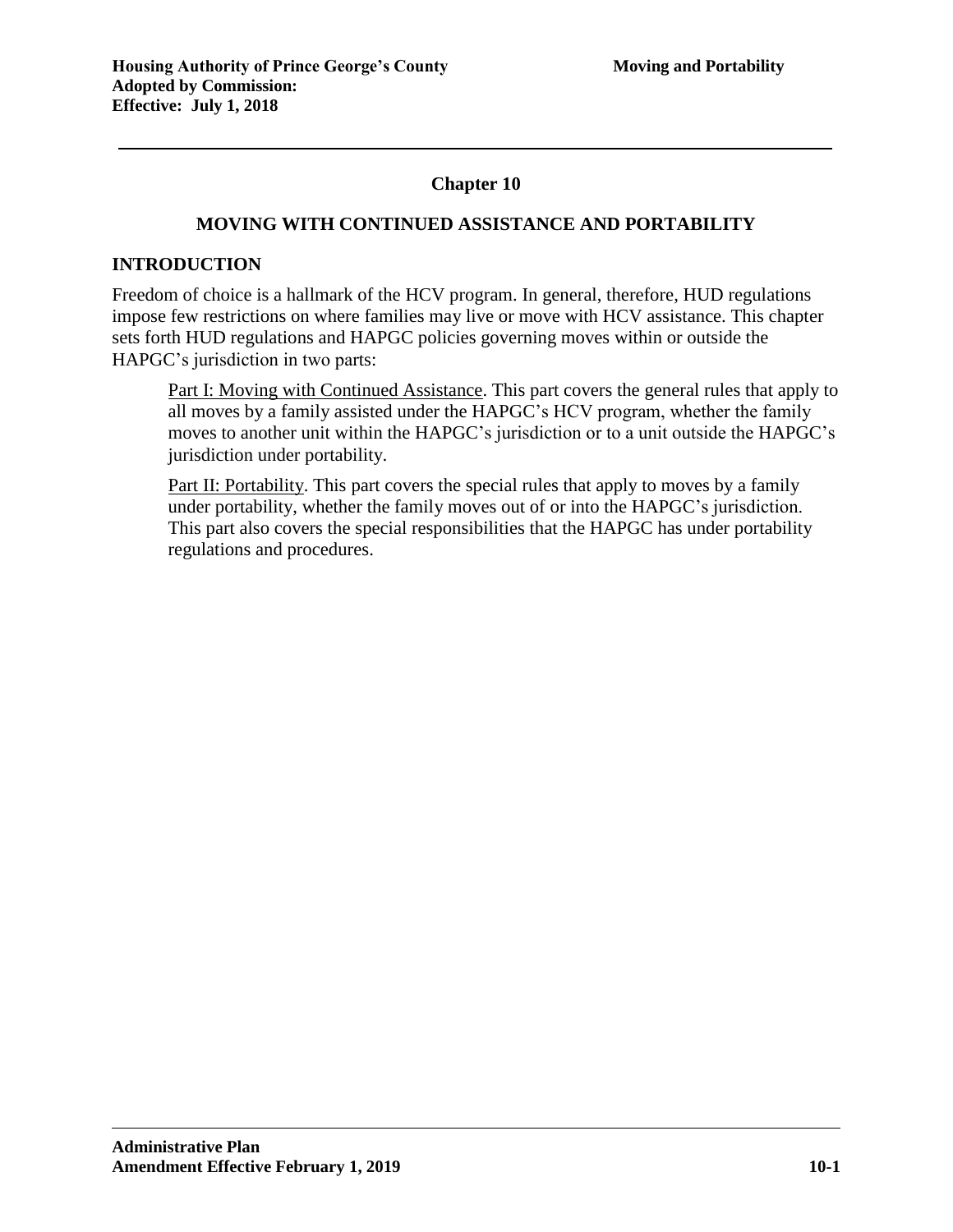# **PART I. MOVING WITH CONTINUED ASSISTANCE**

# **10-I.A. ALLOWABLE MOVES**

HUD regulations provide conditions under which an assisted family is allowed to move to a new unit with continued assistance. Permission to move is subject to the restrictions set forth in section 10-I.B.

- The family has a right to terminate the lease on notice to the owner (for the owner's breach or otherwise) and has given a notice of termination to the owner in accordance with the lease [24 CFR 982.314(b)(3)]. If the family terminates the lease on notice to the owner, the family must give the HAPGC a copy of the notice at the same time [24 CFR 982.314(d)(1)].
- The lease for the family's unit has been terminated by mutual agreement of the owner and the family  $[24 \text{ CFR } 982.314(b)(1)(ii)].$

#### HAPGC Policy

If the family and the owner mutually agree to terminate the lease for the family's unit, the family must use the HAPGC termination agreement.

- The owner has given the family a notice to vacate, has commenced an action to evict the family, or has obtained a court judgment or other process allowing the owner to evict the family [24 CFR 982.314(b)(2)]. The family must give the HAPGC a copy of any owner eviction notice [24 CFR 982.551(g)].
- The HAPGC has terminated the assisted lease for the family's unit for the owner's breach [24 CFR 982.314(b)(1)(i)].
- The HAPGC determines the family's current unit does not meet the HOS space standards because of an increase in family size or a change in family composition. In such cases, the HAPGC must issue the family a new voucher, and the family and HAPGC must try to find an acceptable unit as soon as possible. If an acceptable unit is available for the family, the HAPGC must terminate the HAP contract for the family's old unit in accordance with the HAP contract terms and must notify both the family and the owner of the termination. The HAP contract terminates at the end of the calendar month that follows the calendar month in which the HAPGC gives notice to the owner.  $[24 \text{ CFR } 982.403(a)$  and  $(c)]$

# **10-I.B. RESTRICTIONS ON MOVES**

A family's right to move is generally contingent upon the family's compliance with program requirements [24 CFR 982.1(b)(2)]. HUD specifies conditions under which the HAPGC may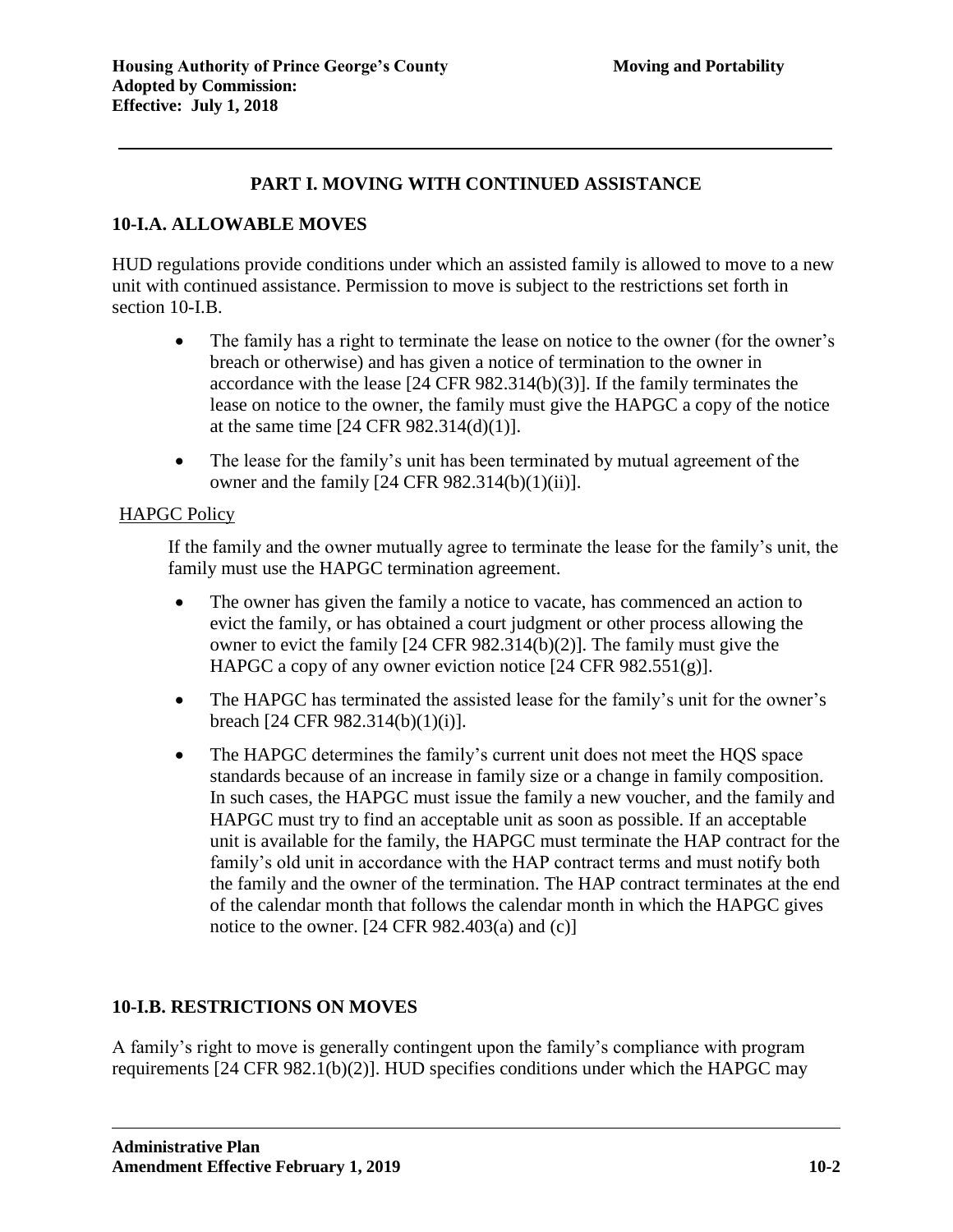deny a family permission to move and ways in which the HAPGC may restrict moves by a family.

### **Denial of Moves**

HUD regulations permit the HAPGC to deny a family permission to move under the following conditions:

## *Insufficient Funding*

The HAPGC will deny a family permission to move on grounds the HAPGC does not have sufficient funding for continued assistance if (a) the move is initiated by the family, not the owner or the HAPGC; (b) the HAPGC can demonstrate that the move will, in fact, result in higher subsidy costs; and (c) the HAPGC can demonstrate, in accordance with the policies that it does not have sufficient funding in its annual budget to accommodate the higher subsidy costs. This policy applies to moves within the HAPGC's jurisdiction as well as to moves outside it under portability. Once funds are available, the HAPGC will allow the move.

## *Grounds for Denial or Termination of Assistance*

## HAPGC Policy

HAPGC will grant a family permission to move if HAPGC has no grounds to deny or terminate the family's assistance for program violations, (a thorough definition of program violations can be found in the Administrative Plan). Further definition of a family's obligations includes:

The client has paid off any repayment agreement.

Client has provided a copy of the thirty (30) day notice, submitted to and signed by the current landlord. The notice must clearly state the client is in good standing and owes no money.

The client has not received a notice of cancellation from the HAPGC.

However, in addition, if the calculations reveal that the subsidy amount to be paid to the new owner on behalf of the client would be zero, HAPGC would not render any assistance should the family proceed with the move.

# **Restrictions on Elective Moves [24 CFR 982.314(c)]**

The HAPGC will deny a family permission to make an elective move during the family's initial lease term. This policy applies to moves within the HAPGC's jurisdiction or outside it under portability.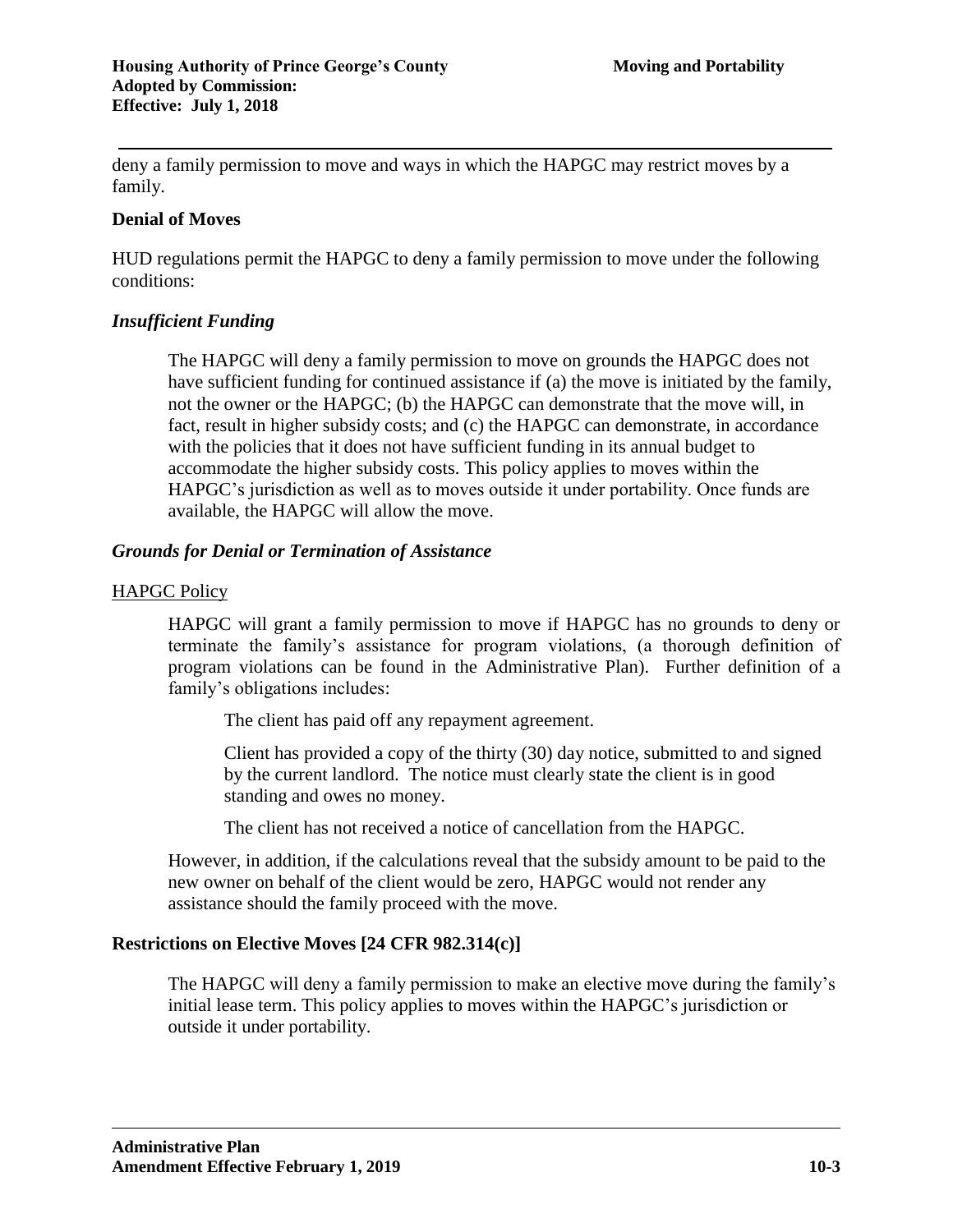The HAPGC will also deny a family permission to make more than one elective move during any 12-month period. This policy applies to all assisted families residing in the HAPGC's jurisdiction.

The HAPGC will consider exceptions to these policies for the following reasons: to protect the health or safety of a family member (e.g., lead-based paint hazards, domestic violence, witness protection programs), to accommodate a change in family circumstances (e.g., new employment, school attendance in a distant area), victims of domestic violence, or to address an emergency situation over which a family has no control. (For the policy on documentation of abuse, see section 10-I.A.)

In addition, the HAPGC will allow exceptions to these policies for purposes of reasonable accommodation of a family member who is a person with disabilities (see Chapter 2).

# **10-I.C. MOVING PROCESS**

## **Notification**

If a family wishes to move to a new unit, the family must notify the HAPGC and the owner before moving out of the old unit or terminating the lease on notice to the owner [24 CFR 982.314(d)(2)]. If the family wishes to move to a unit outside the HAPGC's jurisdiction under portability, the notice to the HAPGC must specify the area where the family wishes to move [24 CFR 982.314(d)(2), Notice PIH 2004-12]. The notices must be in writing [24 CFR 982.5].

# **Approval**

#### HAPGC Policy

Upon receipt of a family's notification that it wishes to move, the HAPGC will determine whether the move is approvable in accordance with the regulations and policies set forth in sections 10-I.A and 10-I.B.

#### **Reexamination of Family Income and Composition**

#### HAPGC Policy

For families approved to move to a new unit within the HAPGC's jurisdiction, the HAPGC will perform a new annual reexamination in accordance with the policies set forth in Chapter 11 of this plan.

For families moving into or families approved to move out of the HAPGC's jurisdiction under portability, the HAPGC will follow the policies set forth in Part II of this chapter.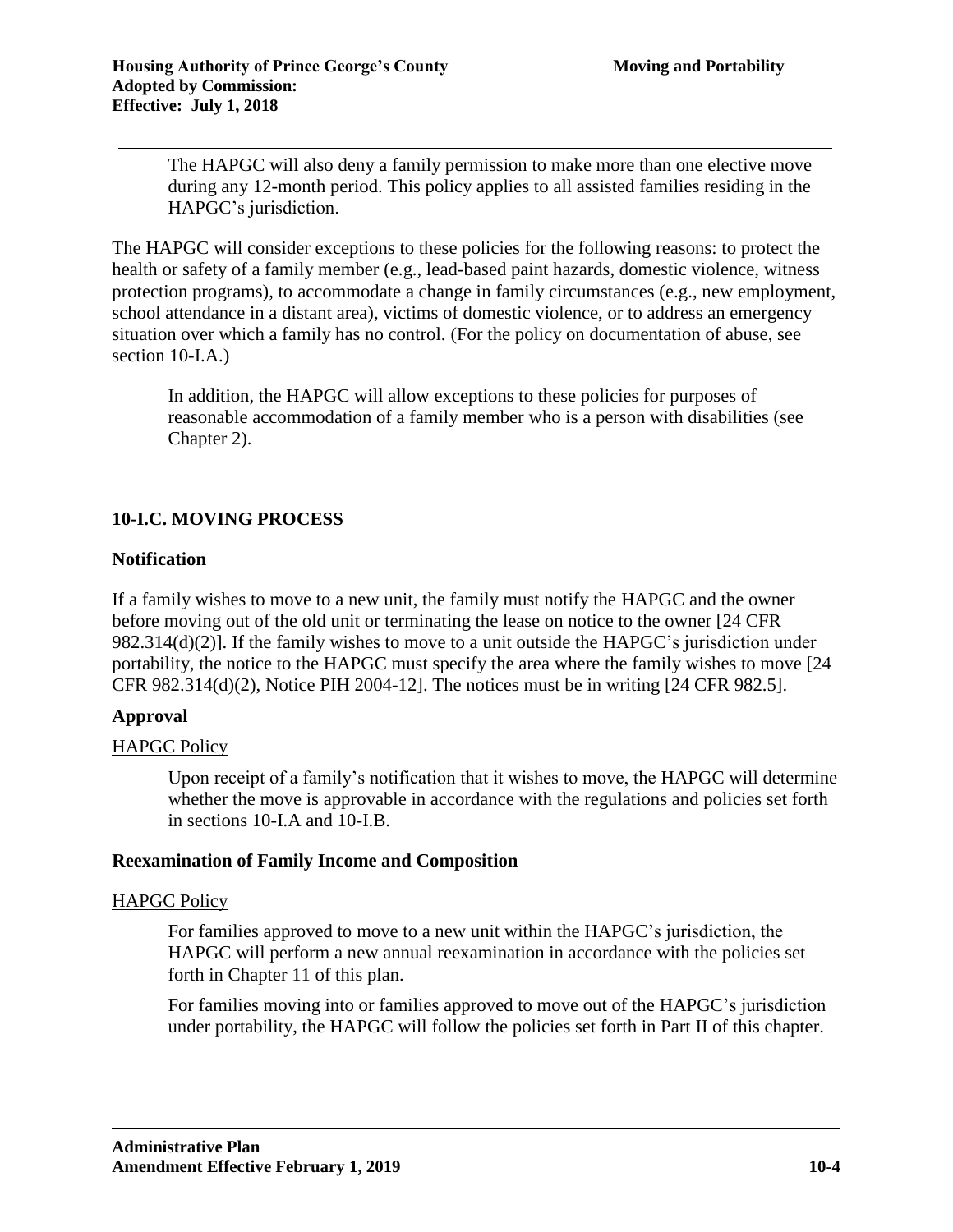## **Voucher Issuance and Briefing**

#### HAPGC Policy

For families approved to move to a new unit within the HAPGC's jurisdiction, the HAPGC will issue a new voucher within 10 business days of the HAPGC's written approval to move. No briefing is required for these families. The HAPGC will follow the policies set forth in Chapter 5 on voucher term, extension, and expiration. If a family does not locate a new unit within the term of the voucher and any extensions, the family may remain in its current unit with continued voucher assistance if the owner agrees and the HAPGC approves. Otherwise, the family will lose its assistance.

For families moving into or families approved to move out of the HAPGC's jurisdiction under portability, the HAPGC will follow the policies set forth in Part II of this chapter.

#### **Housing Assistance Payments [24 CFR 982.311(d)]**

When a family moves out of an assisted unit, the HAPGC may not make any housing assistance payment to the owner for any month **after** the month the family moves out. The owner may keep the housing assistance payment for the month when the family moves out of the unit.

If a participant family moves from an assisted unit with continued tenant-based assistance, the term of the assisted lease for the new assisted unit may begin during the month the family moves out of the first assisted unit. Overlap of the last housing assistance payment (for the month when the family moves out of the old unit) and the first assistance payment for the new unit, is not considered to constitute a duplicative housing subsidy.

All Moves will be effective on the first of the month whenever possible.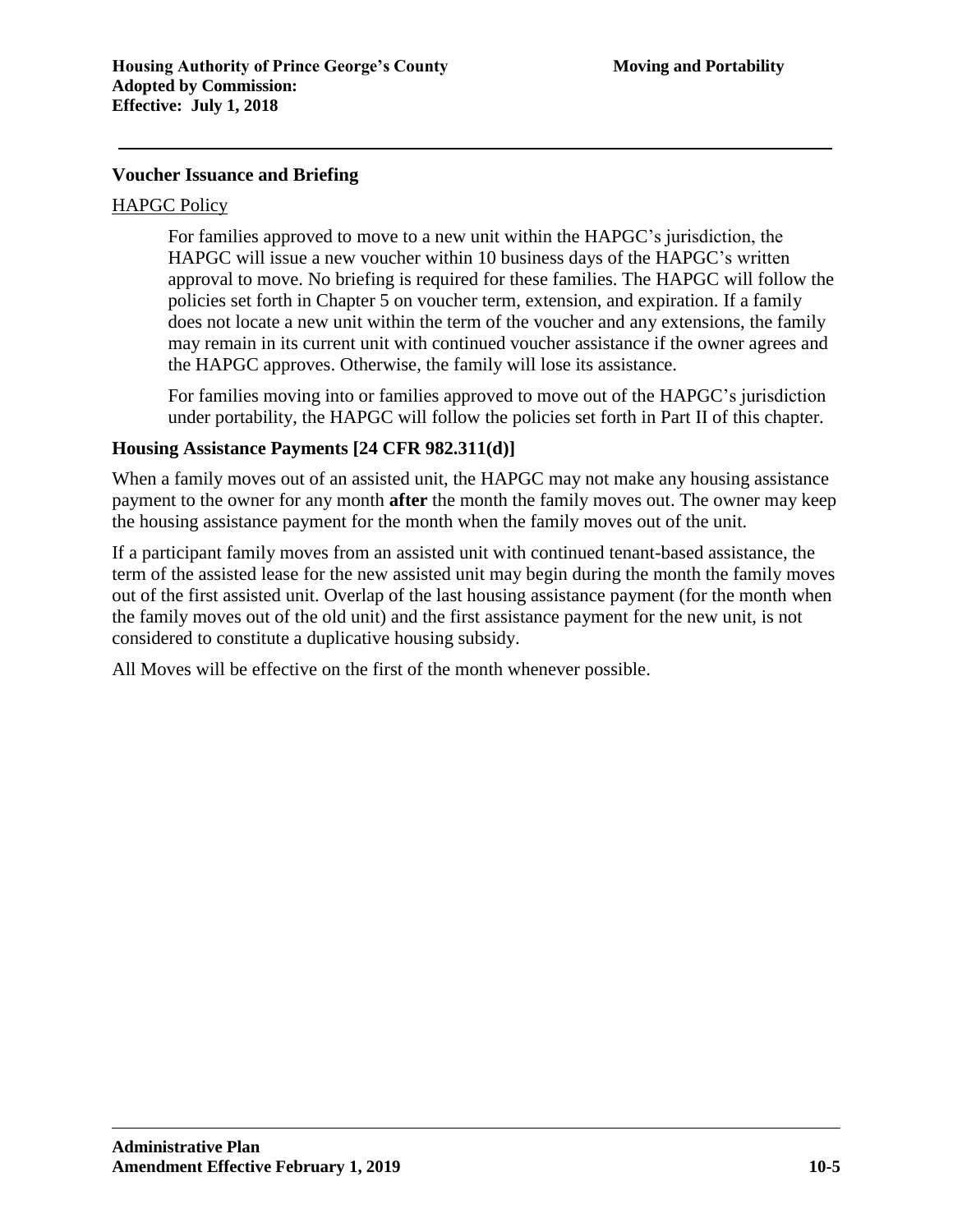# **PART II: PORTABILITY**

# **10-II.A. OVERVIEW [HCV Guidebook, PIH Notices 2004-12, PIH 2007-5, PIH 2008-43, and PIH 2011-3]**

HUD's guidebook and PIH notices provide guidance on public housing agency (PHA) administrative responsibilities related to family moves with continued assistance both within a PHA's jurisdiction and portability moves. In addition to reviewing the administrative responsibilities of the initial PHA and the receiving PHA for moves with continued assistance under portability, HUD's notices set-forth additional requirements for PHAs who deny moves due to insufficient funding both within and outside the initial PHA's jurisdiction in accordance with 24 CFR 982.314(e)(1).

The most current guidance is PIH 2011-3 that also:

- Sets forth the penalties that may be imposed on PHAs that deny family requests to move on the basis of 24 CFR 982.314(e)(1) if the conditions necessary to deny the move on the basis of insufficient funding do not exist.
- Requires PHAs to notify HUD when it becomes necessary to deny families' requests to move due to insufficient funding.
- Requires receiving PHAs to provide a notification by email or other confirmed delivery method to the initial PHA on its intent to bill or absorb before the family is approved for the portability move.
- Encourages PHAs to enlist the assistance of the local Area HUD Office in resolving billing related issues.
- Outlines the steps an initial PHA who does not receive annual updates for families under billing arrangements should take in seeking assistance from their Area HUD Office as well as receiving PHAs who do not receive timely payments from initial PHAs.
- Updates the latest portability guidance issued in HUD Notice.

# **Background**

Portability is a comprehensive process for and PHA and staff should become familiar with the regulations and PIH notices that impact this area. Specific PIH notices include PIH 2008-43, PIH 2004-12, PIH 2007-5 and PIH 2011-3. One of the key features of the housing choice voucher program is the mobility of the assistance. The regulations at 24 CFR 982.353 provide that housing choice voucher participants may choose a unit that meets program requirements anywhere in the United States, provided that a PHA administering the tenant-based program has jurisdiction over the area in which the unit is located. Moves with continued assistance can occur both inside and outside of the initial PHA's jurisdiction. The term "portability" refers to the process of leasing a dwelling unit with tenant-based housing voucher assistance outside of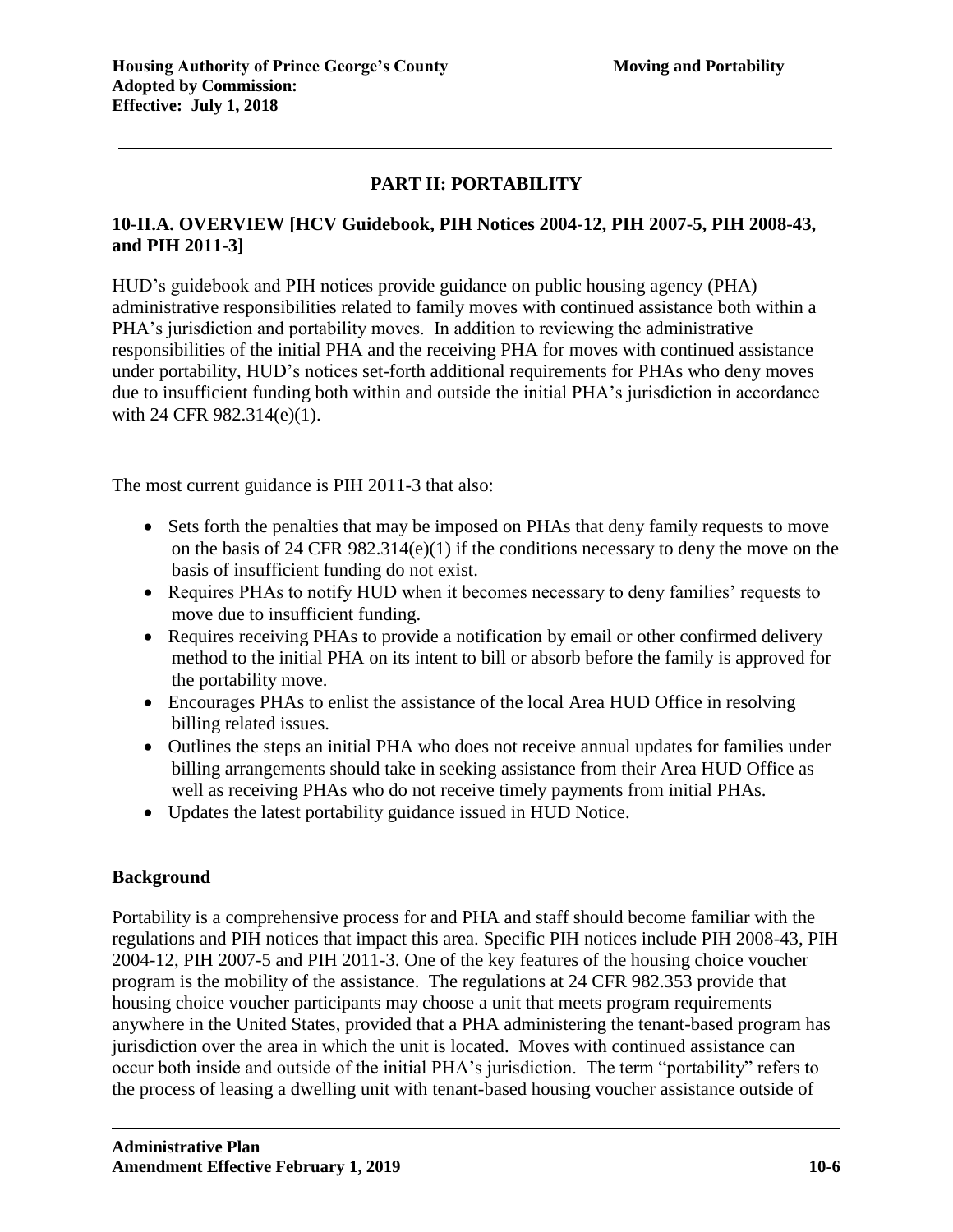the jurisdiction of the PHA that initially issues the family its voucher (the initial PHA). Program regulations covering where a family may move and the responsibilities of the initial PHA and the receiving PHA (the PHA with jurisdiction over the area to which the family moves) are found at 24 CFR 982.353 through 982.355.

When a family moves under portability, the receiving PHA may choose to absorb the family into the receiving PHA's program or bill the initial PHA. The program regulations at 24 CFR 982.355(e) provide that the receiving PHA may bill the initial PHA for housing assistance payments (HAP) and administrative fees to fund the assistance for a portable family. The regulations require that the initial PHA must promptly reimburse the receiving PHA for the full amount of the HAP payments and with 80 percent of the on-going administrative fee (or a negotiated amount if both PHAs agree) for each month that the family receives assistance from the receiving PHA. For Calendar Year 2010, administrative fees for portable vouchers are based on 80 percent of the Column B posted rate for the PHA that is being billed. PHAs apply the proration factor determined by HUD to the 80 percent of the Column B posted rate. The posted administrative fees are found at [www.hud.gov/offices/pih/programs/hcv/adminfees2010.cfm.](http://www.hud.gov/offices/pih/programs/hcv/adminfees2010.cfm) These pro-rated fee amounts may be used for the entire calendar year to avoid the need for PHAs to re-calculate their portable fees each quarter. Information on administrative fees for portability billing purposes for subsequent calendar years will be provided in the annual HUD guidance on administrative fees.

The regulations further provide that the initial PHA and the receiving PHA must comply with financial procedures required by HUD, including the use of HUD-required billing forms. The initial PHA and the receiving PHA must also comply with billing and payment deadlines under the financial procedures. HUD may assess penalties against an initial PHA or a receiving PHA for violations, as determined by HUD, of the portability requirements.

HUD may transfer units and funds for assistance to portable families to the receiving PHA from funds available under the initial PHA annual contributions contract (ACC) (see 24 CFR 982.355(f)(1)). HUD will continue to exercise this authority to transfer units and funds from the initial PHA to the receiving PHA in cases where the initial PHA fails to comply with the billing procedures described below.

The HAPGC will follow the rules and policies as set forth by HUD when it is acting as the initial or the receiving PHA for a family.

HAPGC shall not deny a victim of domestic violence that is eligible under VAWA the access to portability.

The HAPGC will administer its housing choice voucher program in compliance with all applicable fair housing requirements, including the authorities cited at 24 CFR 5.105(a) and title II of the Americans with Disabilities Act. The HAPGC must also affirmatively further fair housing in accordance with 24 CFR 903.7(o) by identifying and addressing any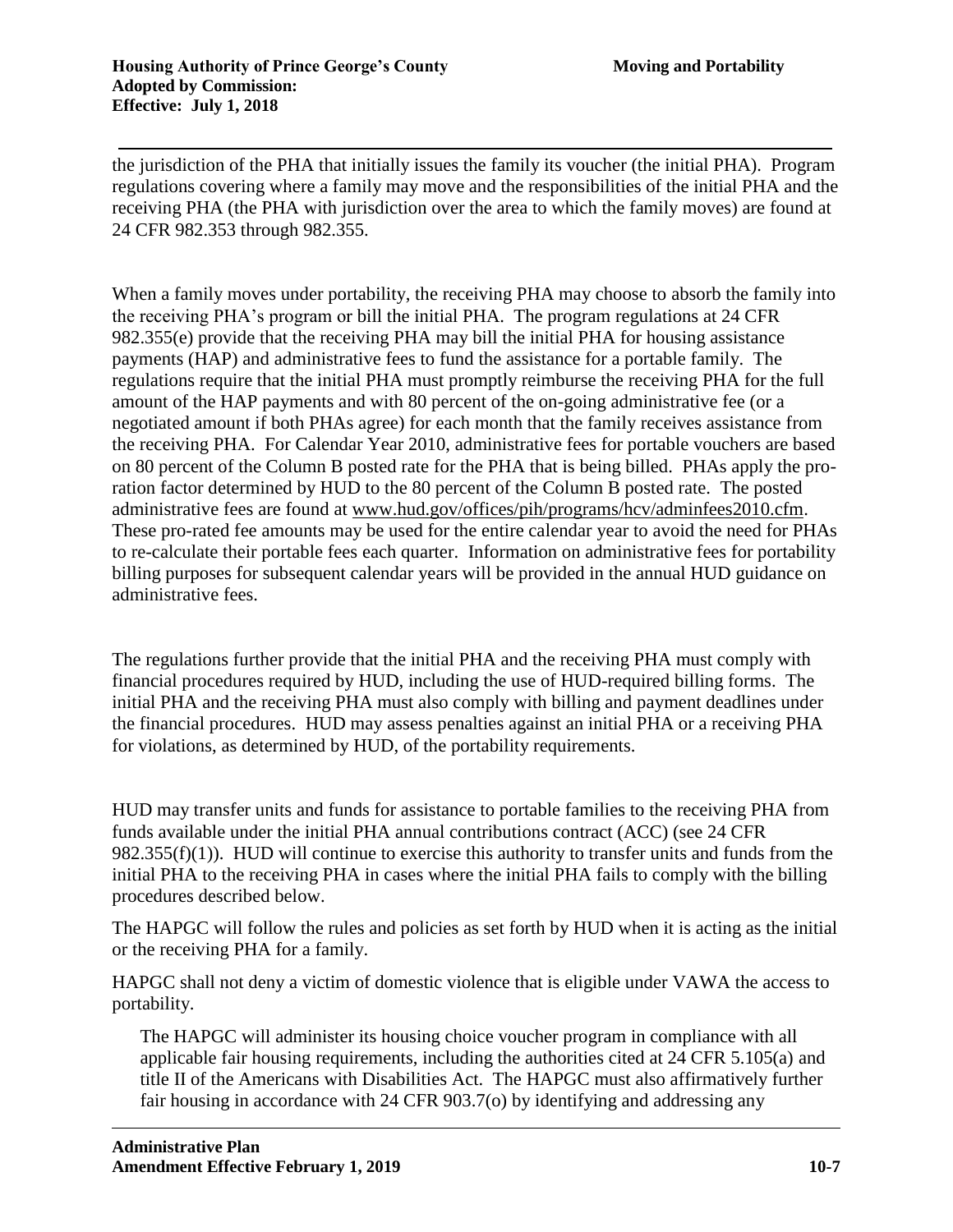impediments to fair housing choice, including helping families use their vouchers to move to non-minority concentrated areas both within its jurisdiction and through portability moves. [ 24 CFR 982.53].

## **Equal Opportunity Requirements**

The public housing agency must administer its housing choice voucher program in compliance with all applicable fair housing requirements, including the authorities cited at 24 CFR 5.105(a) and title II of the Americans with Disabilities Act. The PHA must also affirmatively further fair housing in accordance with 24 CFR 903.7(o) by identifying and addressing any impediments to fair housing choice, including helping families use their vouchers to move to non-minority concentrated areas both within its jurisdiction and through portability moves. See 24 CFR 982.53 for the equal opportunity requirements for the Housing Choice Voucher program and Chapter 2 for HAPGC requirements.

# **10-II.B. INITIAL PHA ROLE (When HAPGC is the Initial PHA)**

## **Allowable Moves under Portability**

A family may move with voucher assistance only to an area where there is at least one PHA administering a voucher program [24 CFR 982.353(b)]. If there is more than one PHA in the area, the initial PHA may choose the receiving PHA [24 CFR 982.355(b)].

Applicant families that have been issued vouchers as well as participant families may qualify to lease a unit outside the HAPGC's jurisdiction under portability. The initial PHA, in accordance with HUD regulations and HAPGC's policy, determines whether a family qualifies.

#### *Applicant Families*

Under HUD regulations, most applicant families qualify to lease a unit outside the PHA's jurisdiction under portability.

#### HAPGC Policy

In determining whether or not to deny an applicant family permission to move under portability because the HAPGC lacks sufficient funding or has grounds for denying assistance to the family, HAPGC will follow the policies established within the Administrative Plan.

# HAPGC Policy

If neither the head of household nor the spouse/co-head of an applicant family had a domicile (legal residence) in the HAPGC's jurisdiction at the time the family's application for assistance was submitted, the family must live in the HAPGC's jurisdiction with voucher assistance for at least 12 months before requesting portability.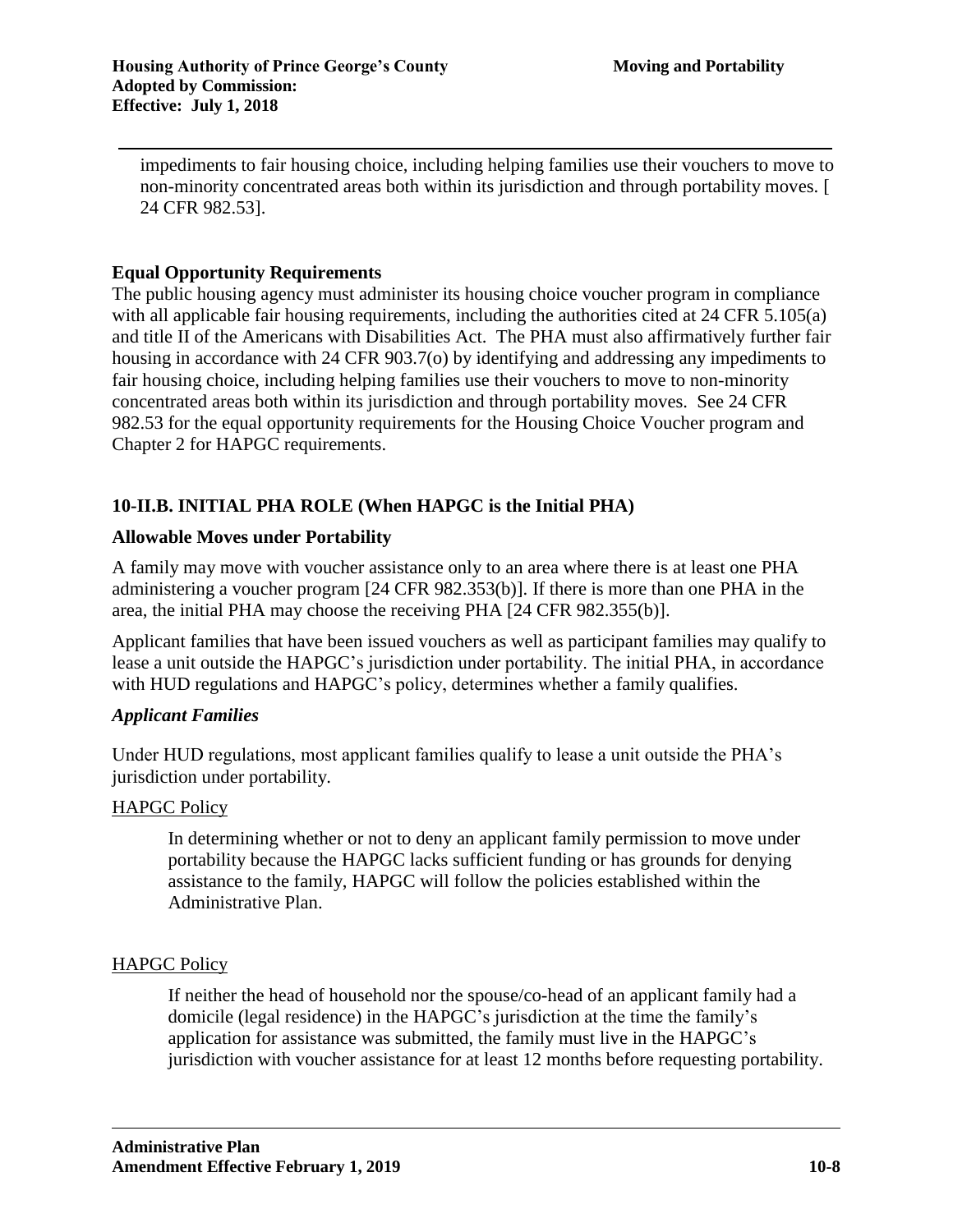The HAPGC will consider exceptions to this policy for purposes of reasonable accommodation (see Chapter 2) or victims of domestic violence. However, any exception to this policy is subject to the approval of the receiving PHA  $[24 \text{ CFR } 982.353(c)(3)]$ .

### *Participant Families*

The HAPGC must not provide portable assistance for a participant if a family has moved out of its assisted unit in violation of the lease. [24 CFR 982.3539b).]

#### HAPGC Policy

The HAPGC will determine whether a participant family may move out of the HAPGC's jurisdiction with continued assistance in accordance with the regulations and policies set forth in the program. The HAPGC will notify the family of its determination in accordance with the approval policy set forth in the policies.

#### **Determining Income Eligibility**

#### *Applicant Families*

An applicant family may lease a unit in a particular area under portability only if the family is income eligible for admission to the voucher program in that area [24 CFR 982.353(d)(3)]. The family must specify the area to which the family wishes to move [Notice 2004-12].

The initial PHA is responsible for determining whether the family is income eligible in the area to which the family wishes to move  $[24 \text{ CFR } 982.355(c)(1)]$ . If the applicant family is not income eligible in that area, the PHA must inform the family that it may not move there and receive voucher assistance [Notice PIH 2004-12].

#### *Participant Families*

The income eligibility of a participant family is not re-determined if the family moves to a new jurisdiction under portability [24 CFR 982.353(d)(2), 24 CFR 982.355(c)(1)]. However, an initial HAP on a new unit cannot be executed if the amount of assistance is -0-.

#### **Reexamination of Family Income and Composition**

No new reexamination of family income and composition is required for an applicant family.

For a participant family approved to move out of its jurisdiction under portability, the PHA generally will conduct a reexamination of family income and composition only if the family's annual reexamination must be completed on or before the initial billing deadline specified on form HUD-52665, Family Portability Information.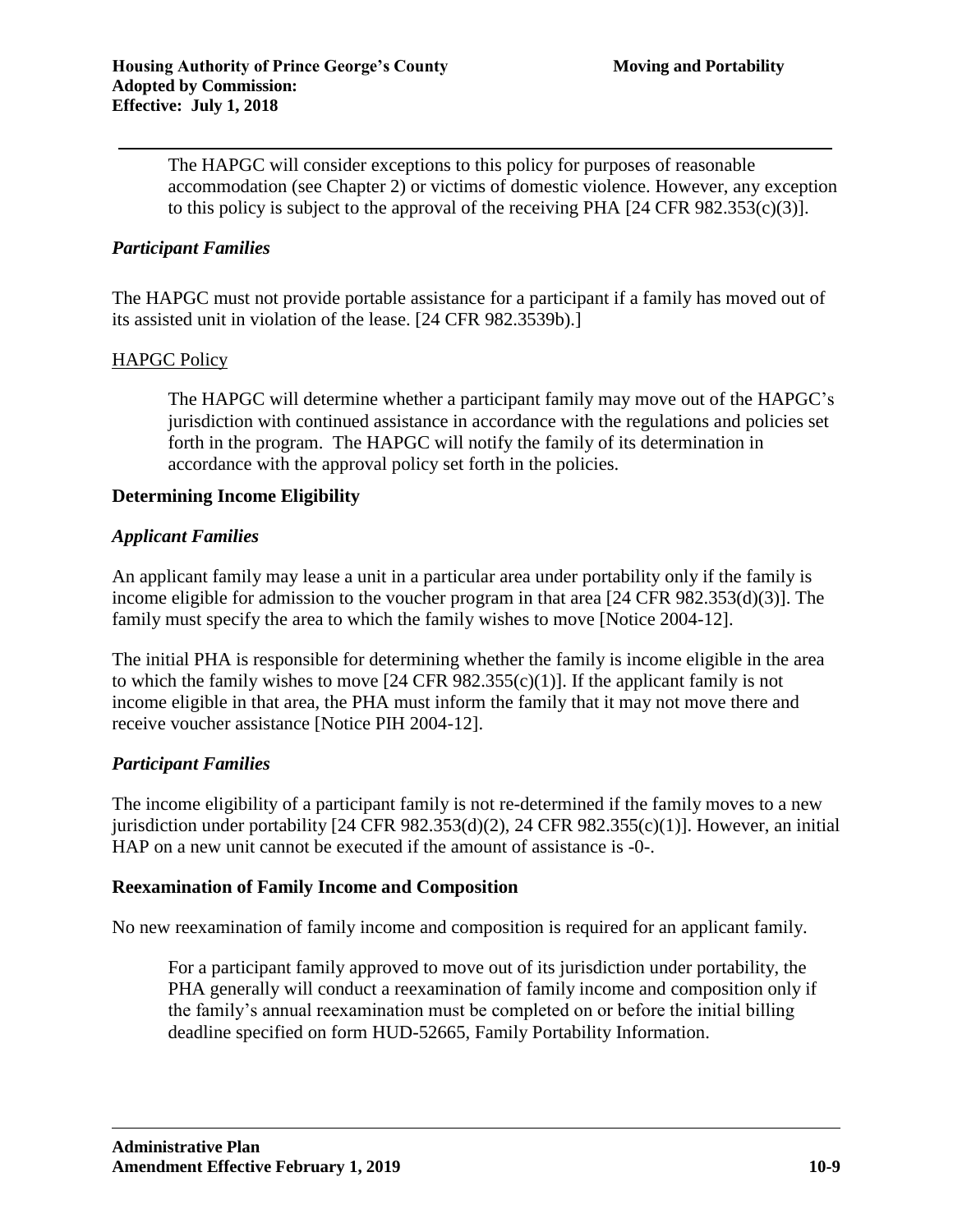If the participant family's income exceeds the income limit of the Receiving PHA, the family will not be denied assistance. However, the PHA cannot enter into a HAP contract if the amount of assistance is -0-.

The HAPGC will make any exceptions to this policy necessary to remain in compliance with HUD regulations.

Requests to port must be in writing and include the jurisdiction of the port.

## **Briefing**

The regulations and policies on briefings set forth in Chapter 5 of this plan require the HAPGC to provide information on portability to all applicant families that qualify to lease a unit outside the HAPGC's jurisdiction under the portability procedures. Therefore, no formal briefing will be required for a participant family wishing to move outside the PHA's jurisdiction under portability. However, the PHA will provide the family with the same oral and written explanation of portability that it provides to applicant families selected for admission to the program (see Chapter 5). The PHA will provide the name, address, and phone of the contact for the PHA in the jurisdiction to which they wish to move. The PHA will advise the family that they will be under the RHA's policies and procedures, including subsidy standards and voucher extension policies.

#### **Voucher Issuance and Term**

An applicant family has no right to portability until after the family has been issued a voucher [24 CFR 982.353(b)]. In issuing vouchers to applicant families, the HAPGC will follow the regulations and procedures set forth in Chapter 5. .

# HAPGC Policy

For families approved to move under portability, the HAPGC will issue a new voucher within 10 business days of the HAPGC's written approval to move. The initial term of the voucher will be 60 days.

If the family moving under portability is living in a unit where HAP has been abated because of the failure to complete the HQS repairs, or the client previously vacated their unit due to unsafe condition, the voucher issuance date will be the effective date of that action.

# **Voucher Extensions and Expiration**

#### HAPGC Policy

The HAPGC will approve **no** extensions to a voucher issued to an applicant or participant family porting out of the HAPGC's jurisdiction except under the following circumstances: (a) the initial term of the voucher will expire before the portable family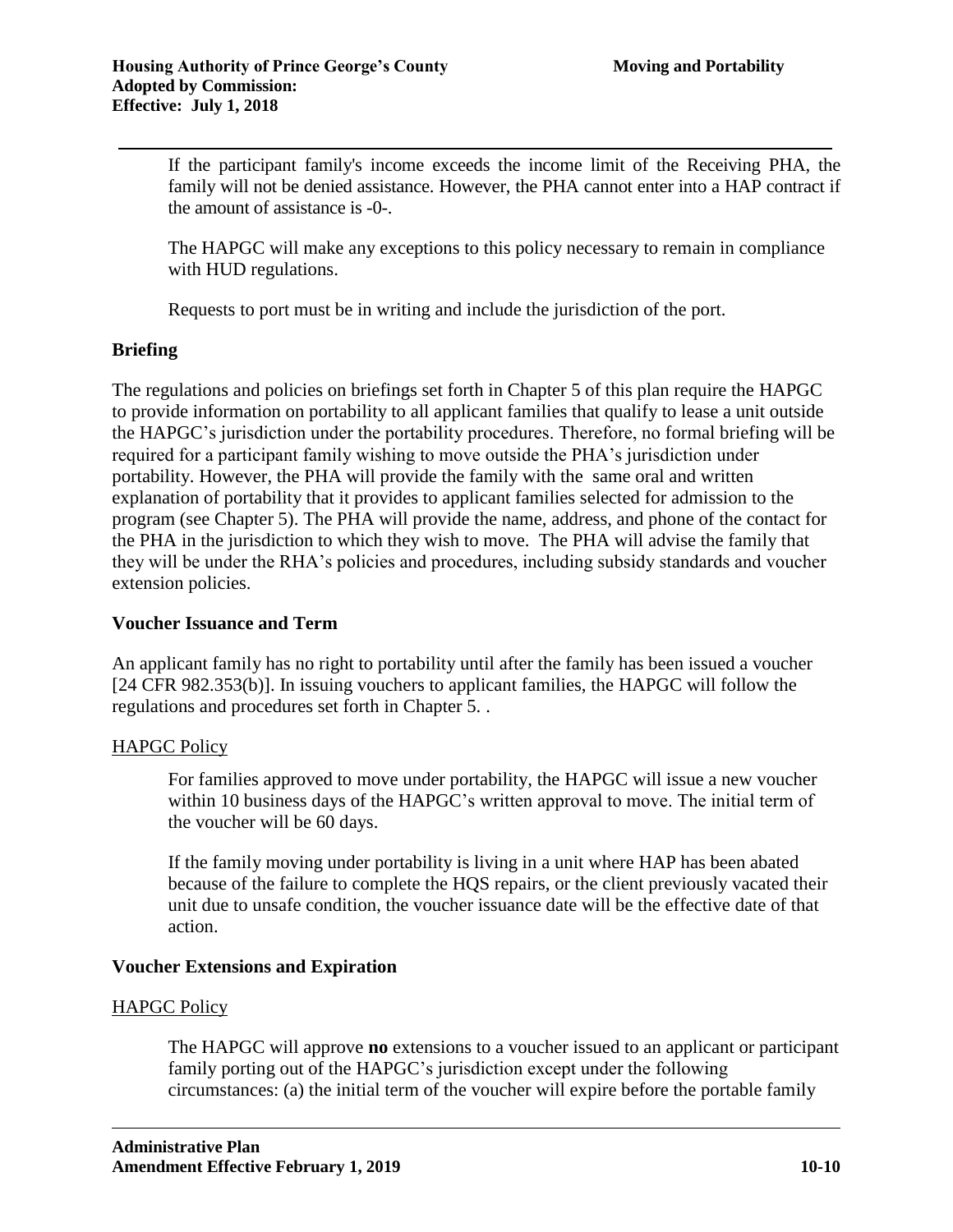will be issued a voucher by the receiving PHA, (b) the family decides to return to the initial PHA's jurisdiction and search for a unit there, or (c) as a reasonable accommodation for persons with disabilities.

To receive or continue receiving assistance under the initial PHA's voucher program, a family that moves to another PHA's jurisdiction under portability must be under HAP contract in the receiving PHA's jurisdiction within 60 days following the expiration date of the initial PHA's voucher term (including any extensions). (See below under "Initial Billing Deadline" for one exception to this policy.)

## **Portability-Initial PHA Responsibilities: Contacting the Receiving PHA**

When a family wishes to move under portability, the family must inform the initial PHA of the area to which the family wishes to move. In the case where the family is not currently a program participant, the initial PHA must determine if the family is income eligible in the area to which the family wishes to move. If the family is not income eligible in the area to which the family wishes to move, the PHA must inform the applicant family they may not move to the area in question and receive voucher assistance. Income eligibility is not re-determined when a participant family (a family that is already under a HAP contract) exercises portability.

The initial PHA must contact the receiving PHA via email or other confirmed delivery method to determine whether the receiving PHA will bill or absorb the family's voucher. Based on the receiving PHA's response, the initial PHA must determine whether they will approve or deny the portability request. The policies outline the reasons a PHA may deny a family's request. Once the portability request is approved, the initial PHA issues the family a voucher and must contact the receiving PHA on the family's behalf. The initial PHA must promptly notify the receiving PHA to expect the incoming family (24 CFR 982.355(c)(2)). This means the initial PHA contacts the receiving PHA on the family's behalf, typically by telephone, fax, or email. Simply referring the family to HUD or to a website for information on the receiving PHA's address does not fulfill the responsibilities of the initial PHA under the program regulations. The initial PHA must also advise the family how to contact and request assistance from the receiving PHA (e.g., the name and telephone number of the staff person responsible for working with incoming portability families and any procedures related to appointments for voucher issuance the receiving PHA has shared with the initial PHA). The Form HUD-52665,Family Portability Information, contains a line that the initial PHA uses to identify the receiving PHA

# HAPGC Policy

Because the portability process is time-sensitive, the HAPGC will notify the receiving PHA by phone, fax, or e-mail to expect the family. The HAPGC will also ask the receiving PHA to provide any information the family may need upon arrival, including the name, fax, email and telephone number of the staff person responsible for business with incoming portable families and procedures related to appointments for voucher issuance. The HAPGC will pass this information along to the family. The HAPGC will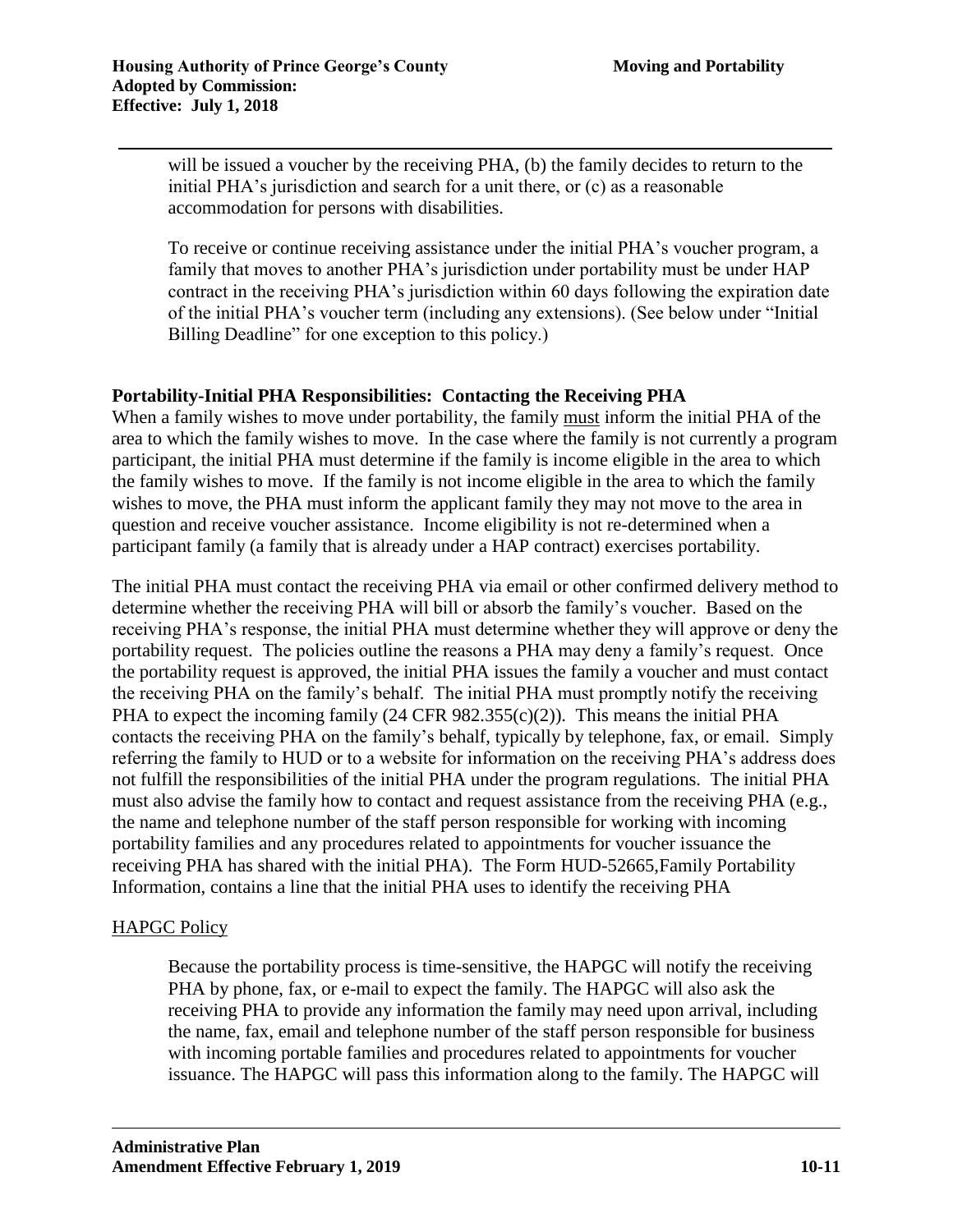also ask for the name, address, telephone number, fax and email of the person responsible for processing the billing information.

## **Portability-Initial PHA Responsibilities: Part I of the Form HUD-52665**

Once the family is approved to move using portability, the initial PHA completes Part I of the Form HUD-52665 and mails or faxes it to the receiving PHA, along with a copy of the family's voucher issued by the initial PHA, a current copy of Form HUD-50058, and copies of the income verification supporting the form. (Note that in the case of an applicant, the initial PHA has not completed the HUD-50058 and submitted the information to HUD because the family is not yet a new admission. However, the PHA must provide the family information and income information to the receiving PHA in a format similar to the Form HUD-50058 so that the information is easily available for use by the receiving PHA.)

Part I of the form provides the date by which the initial billing notice provided by the receiving PHA must be received by the initial PHA.The initial billing submission must be completed and mailed by the receiving PHA within 10 working days of the HAP contract execution but no later than 60 days following the expiration date of the family voucher issued by the initial PHA.

If the initial PHA has not received a billing notice by the deadline and intends not to accept a late billing, the initial PHA must inform the receiving PHA of this decision in writing. If the initial PHA informs the receiving PHA that it will not honor a late billing, the initial PHA is not required to honor any billing notice received after the billing deadline. If the initial PHA still subsequently receives a late billing notice on behalf of the family, it simply returns the late Form HUD-52665 to the receiving PHA, and the receiving PHA must absorb the family.

In certain circumstances, HUD may require the initial PHA to accept the late billing (such as where the receiving PHA does not have the funds to support the voucher and the family would be terminated if the initial PHA refused to accept the late billing). The initial PHA may contact HUD to report the receiving PHA's failure to submit the bill in accordance with these procedures. HUD may take action to address the receiving PHA's failure to do so, which may include reducing the receiving PHA's administrative fee. Additionally, HUD may subsequently transfer units and funding from the receiving PHA to the initial PHA when it is feasible, since the initial PHA was required to accept the late billing.

# HAPGC Policy

In addition to these documents, the HAPGC will provide the following information, if available, to the receiving PHA:

Social security Numbers (SSNs)

Documentation of SSNs for all family members that are on file

Documentation of legal identity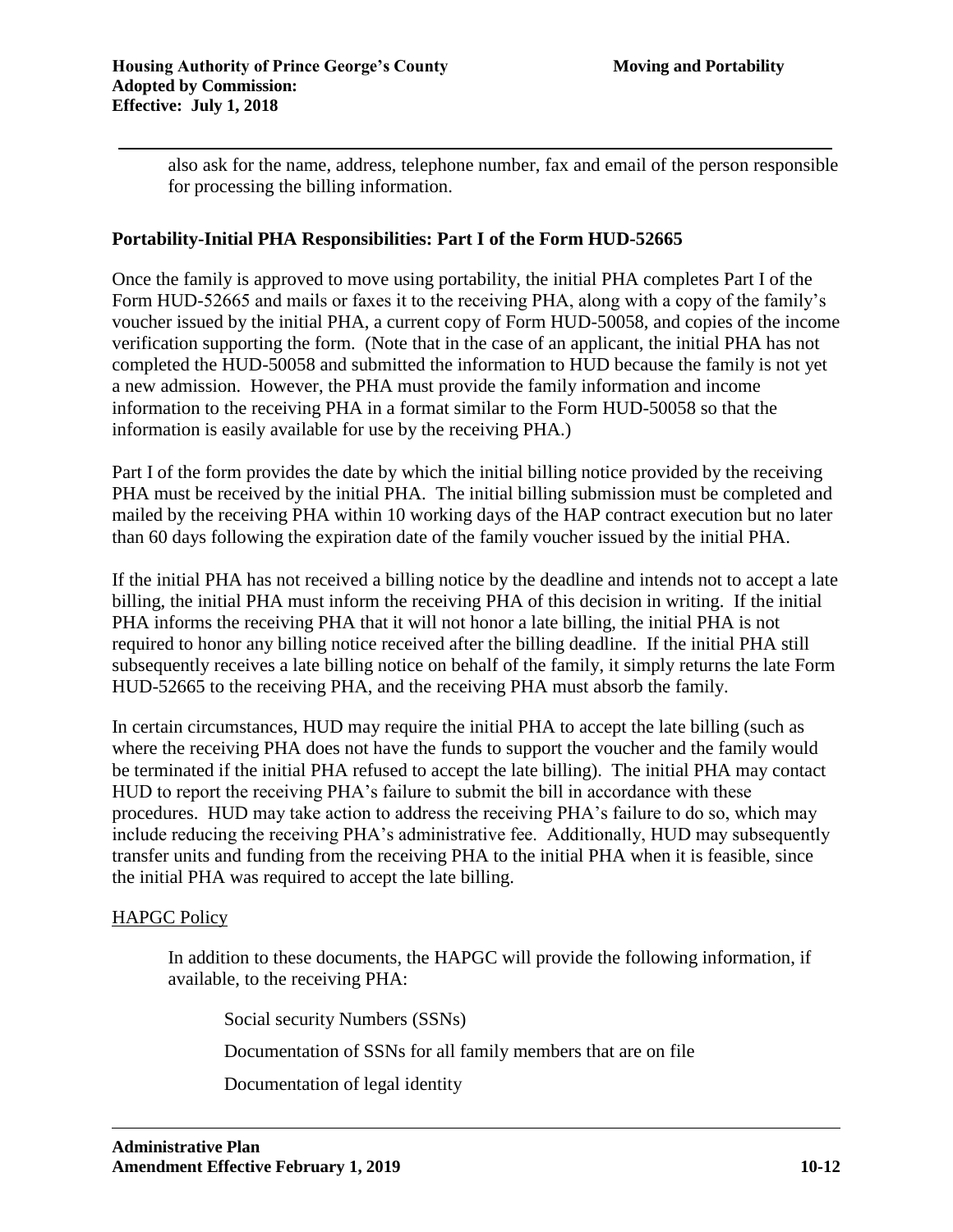Documentation of citizenship or eligible immigration status Documentation of participation in the earned income disallowance (EID) benefit Documentation of participation in a family self-sufficiency (FSS) program

The HAPGC will notify the family in writing regarding any information provided to the receiving PHA [HCV GB, p. 13-3], upon the family's request. HAPGC Policy

If the HAPGC has not received an initial billing notice from the receiving PHA by the deadline specified on form HUD-52665, it will contact the receiving PHA by phone, fax, or e-mail. If the PHA reports that the family is not yet under HAP contract, the HAPGC will inform the receiving PHA that it will not honor a late billing submission and will return any subsequent billings that it receives on behalf of the family. The HAPGC will send the receiving PHA a written confirmation of its decision by mail.

The HAPGC will allow an exception to this policy if the family includes a person with disabilities and the late billing is a result of a reasonable accommodation granted to the family by the receiving PHA.

The Receiving PHA will notify the Initial PHA in writing of any termination of assistance to families within 10 working days of the termination of assistance. If a hearing is required and requested by the family, the hearing will be conducted by the Receiving PHA, using the regular hearing procedures included in this Administrative Plan. A copy of the hearing decision will be furnished to the Initial PHA.

# **Monthly Billing Payments [24 CFR 982.355(e), Notice PIH 2011-03]**

# HAPGC Policy

The HAPGC will make regular monthly payments on its monthly check run and will utilize direct deposit when available to ensure that the payment is received by the deadline unless the receiving PHA notifies the HAPGC that direct deposit is not acceptable to them.

# **10-II.C. RECEIVING PHA ROLE**

# **Portability Port-Ins SAFMR**

When a family ports-in and uses a voucher to lease a unit in the HAPGCs jurisdiction, HAPGC payment standards, in accordance with SAFMRs, will apply.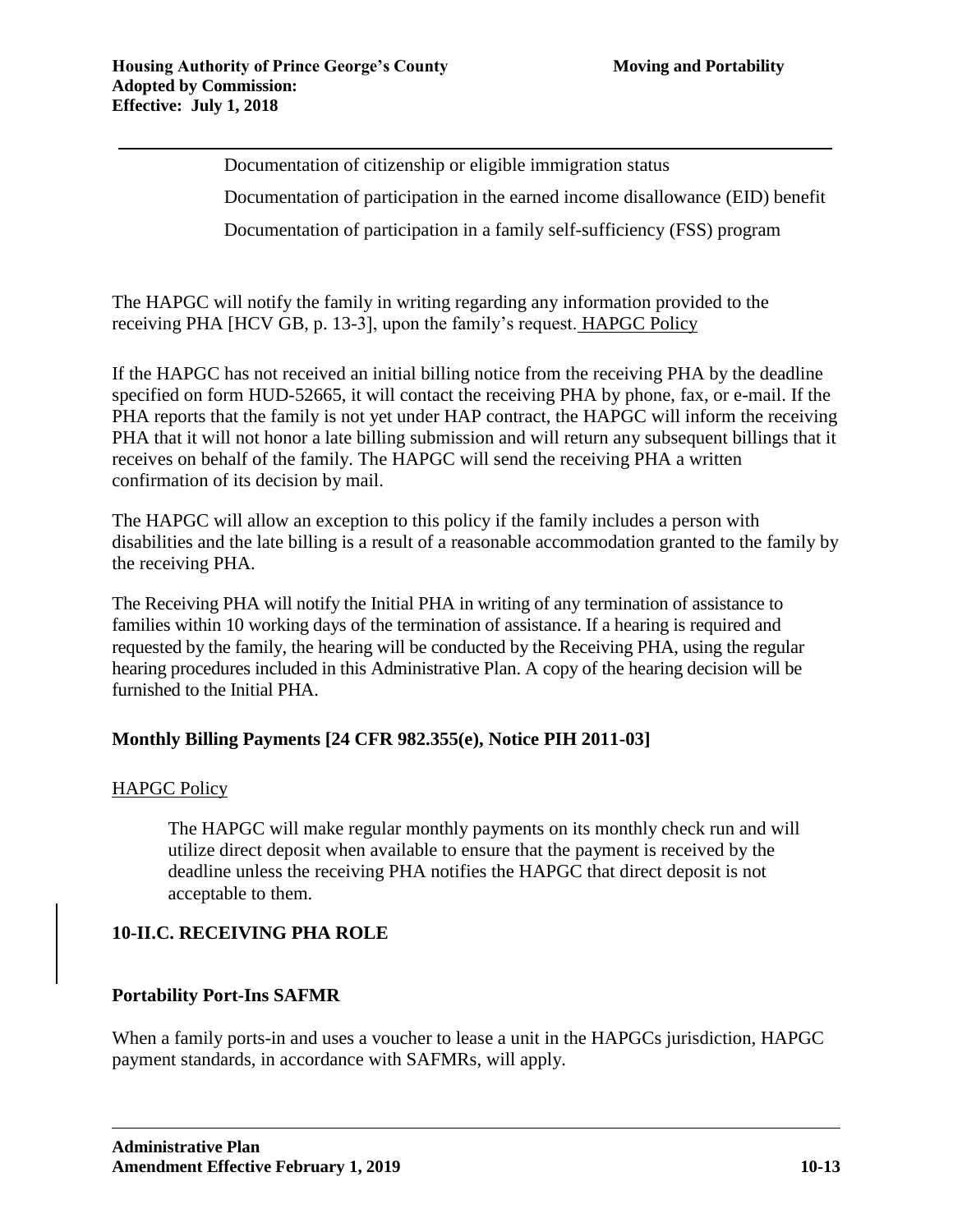If the HAPGC does not absorb the voucher, the sending PHA has to reimburse the receiving PHA for the HAP.

## **Portability-Receiving PHA Responsibilities: Processing Responsibilities**

The receiving PHA must respond by email or other confirmed delivery method to the initial PHA's inquiry to determine if the family's voucher will be billed or absorbed. HUD encourages PHAs to communicate this information via email in order to expedite the families' requests. If the receiving PHA notifies the initial PHA that they will be absorbing the voucher, the receiving PHA cannot reverse its decision at a later date. This prevents placing a financial hardship on the initial PHA and putting a family that has already terminated the lease and vacated their assisted unit and moved to the new jurisdiction at risk of losing their assistance. After receiving the form HUD-52665 and supporting documentation from the initial PHA, the receiving PHA must promptly issue a voucher to the family for its search in the receiving PHA jurisdiction, the term of which may not expire before the expiration date of the initial PHA voucher. HUD expects the receiving PHA to process the family's paperwork and issue the incoming family a voucher for its jurisdiction within two weeks of receiving the HUD-52665 and supporting documentation, provided the information is in order, the family has contacted the receiving PHA, and the family complies with the receiving PHA's procedures.

The HAPGC (receiving PHA) should not process the family if the initial PHA voucher has already expired when it receives the paperwork from the initial PHA. The HAPGC must contact the initial PHA to determine the voucher term. The initial PHA would have to decide to extend the term of the initial PHA voucher (and the billing deadline) before the receiving PHA would process the portability move in such an instance.

The HAPGC (receiving PHA) income limits will be used to determine income eligibility for a portable family that was already receiving voucher assistance and may not delay the family's housing search in issuing the voucher. Should the receiving PHA wish to conduct its own background checks and/or conduct a new income reexamination on a family that has already received housing assistance payments under the initial PHA, the receiving PHA may not delay issuing the family a voucher or otherwise delay approval of a unit until those processes are completed. However, the PHA may take subsequent action (e.g., recalculating the HAP payment based on updated income information; terminating the family's participation in the program due to criminal background or failing to disclose necessary information) against the family based on the results. In the case of an applicant family, the receiving PHA may delay issuing or otherwise delay approval of a unit only if the re-certification is necessary to determine income eligibility. For example, if the applicant family initially reported they had no earned income but they are moving because they obtained new employment, the receiving PHA may need to conduct a recertification of income to ensure the family is income eligible in the receiving PHA's jurisdiction.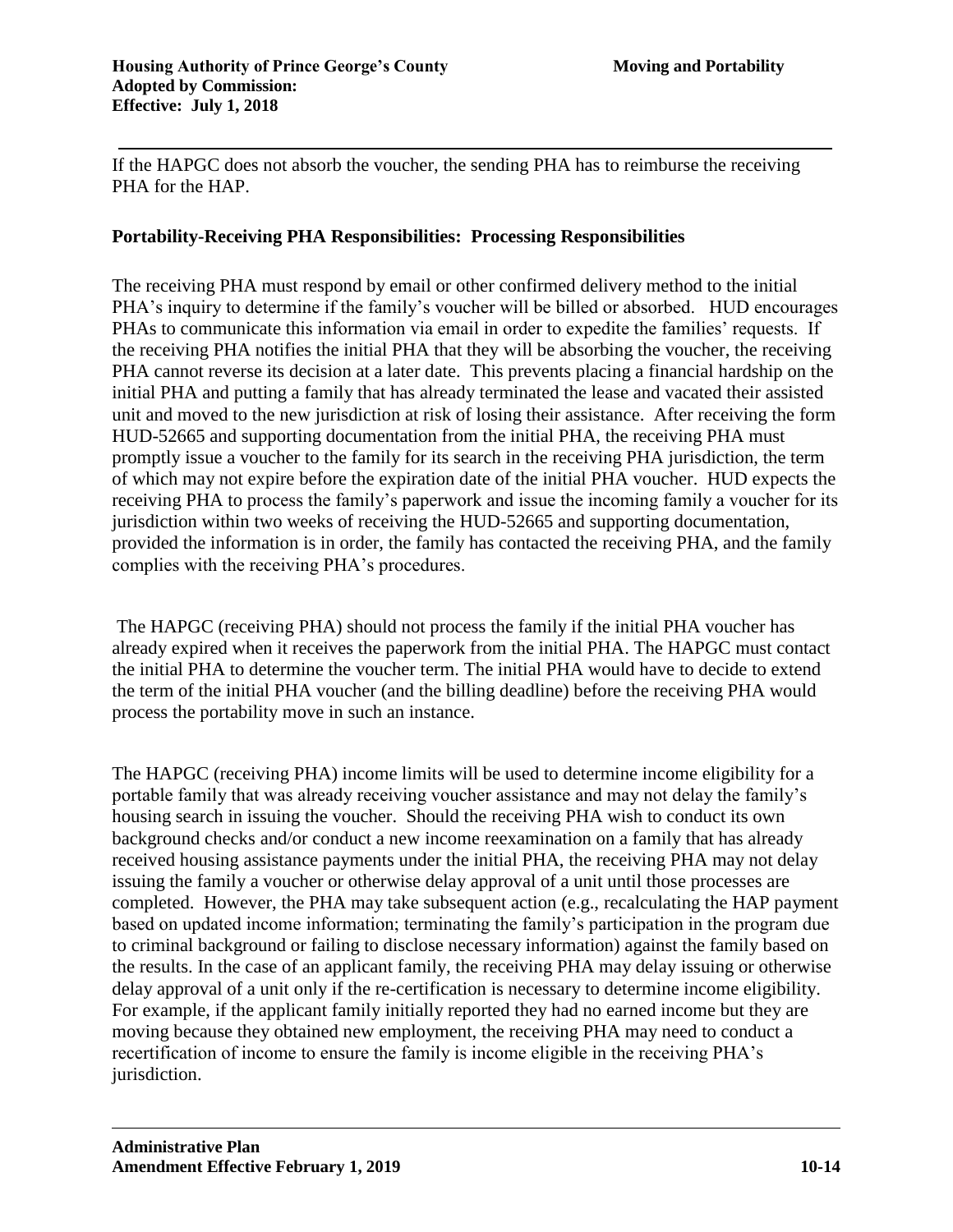The receiving PHA may always delay approval of the unit or issuance of the voucher if the family refuses to comply with the receiving PHA procedures**.** In any case where the receiving PHA is refusing to process or provide assistance under the portability procedures, the family must be given the opportunity for an informal review or hearing in accordance with 24 CFR 982.554 or 982.555.

The receiving PHA may provide additional search time to the family beyond the expiration date of the initial PHA voucher, either when it initially issues its own voucher or by subsequently extending its own voucher's term. However, if the receiving PHA provides the family with search time beyond the expiration date of the initial PHA's voucher, it must inform the initial PHA of the extension and should bear in mind the billing deadline that is based on the expiration date of the voucher issued by the initial PHA. Unless willing and able to absorb the family, the receiving PHA should ensure that any voucher expiration date would leave sufficient time to process a Request for Tenancy Approval, execute a HAP contract, and cover the anticipated delivery time (if the PHA is not submitting the billing information by fax or email) so that it will be received by the initial PHA by the deadline date.

If an incoming portable family ultimately decides not to lease in the jurisdiction of the receiving PHA, but instead wishes to return to the initial PHA or wishes to search in another jurisdiction, the receiving PHA must refer the family back to the initial PHA. In such a case the voucher of record for the family is once again the voucher originally issued by the initial PHA. Any extensions of search time provided by the receiving PHA voucher are only valid for the family's search in the receiving PHA jurisdiction. Any extensions of the initial PHA voucher necessary to allow the family additional search-time to return to the initial PHA's jurisdiction or to move to another jurisdiction would be at the discretion of the initial PHA.

The receiving PHA may absorb the family into its own program once the HAP contract is executed on behalf of the family by the receiving PHA, assuming it has funding available under its ACC to do so and such a decision will not result in over-leasing for the Calendar Year. The receiving PHA may also absorb a portable family assisted through a billing arrangement by terminating the billing arrangement with the initial PHA. In such a case, HUD encourages the receiving PHA to provide adequate advance notice to the initial PHA to avoid having to return an overpayment. The receiving PHA must specify the effective date of the absorption of the family.

Although a receiving PHA notifies the initial PHA of its intent to absorb an incoming family early in the portability process, a PHA does not technically "absorb" a family into its program until the receiving PHA executes a HAP contract on behalf of the family in the receiving PHA jurisdiction. PHAs may not engage in sham or fake portability paperwork exercises in an attempt to address their utilization or leasing problems. If the family is not placed under HAP contract in the receiving PHA jurisdiction, the receiving PHA cannot absorb the family.

The receiving PHA's procedures and preferences for selection among eligible applicants do not apply, and the receiving PHA's waiting list is not used [24 CFR 982.355(10)]. However, the family's unit, or voucher, size is determined in accordance with the subsidy standards of the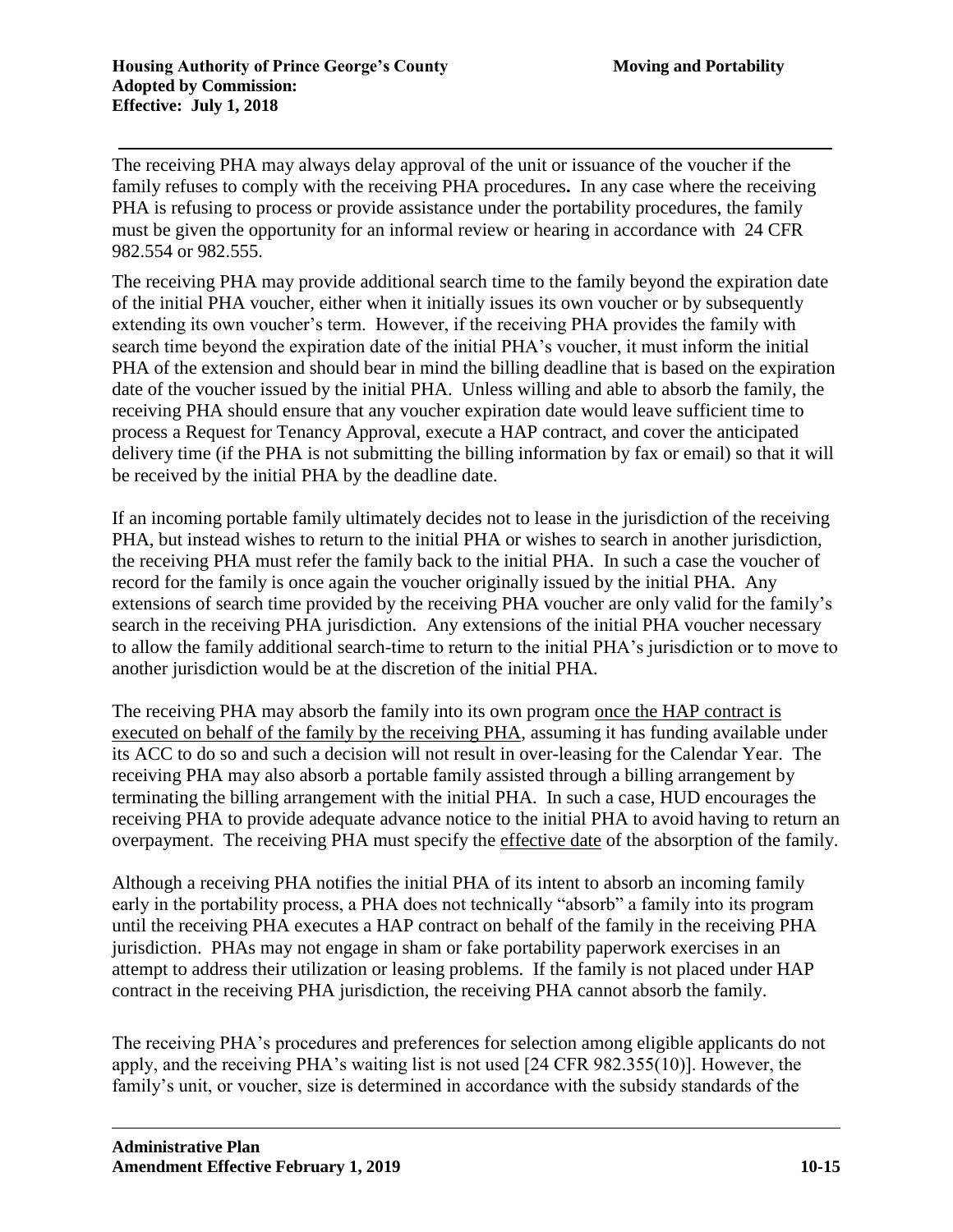receiving PHA [24 CFR 982.355(7)], and the amount of the family's housing assistance payment is determined in the same manner as for other families in the receiving PHA's voucher program [24 CFR 982.355(e)(2)].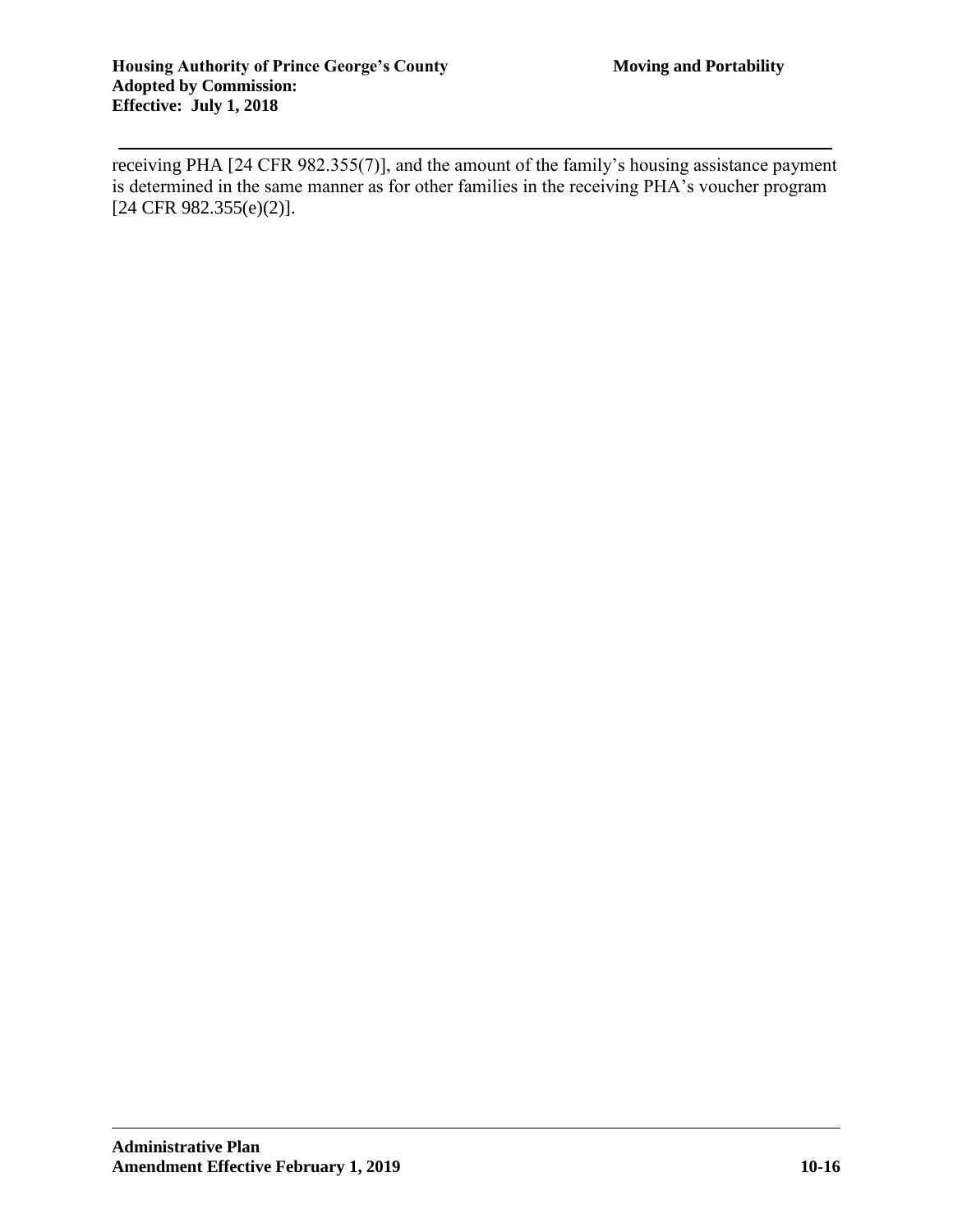#### **Initial Contact with Family**

When a family moves into the HAPGC's jurisdiction under portability, the family is responsible for promptly contacting the HAPGC and complying with the HAPGC's procedures for incoming portable families [24 CFR 982.355(c)(3)].

If the voucher issued to the family by the initial PHA has expired, the HAPGC does not process the family's paperwork but instead refers the family back to the initial PHA [Notice PIH 2004- 12].

When a portable family requests assistance from the HAPGC, the HAPGC must promptly inform the initial PHA whether the HAPGC will bill the initial PHA for assistance on behalf of the portable family or will absorb the family into its own program [24 CFR 982.355(c)(5)]. If the HAPGC initially bills the initial PHA for the family's assistance, it may later decide to absorb the family into its own program [Notice PIH 2004-12]. (See later under "Absorbing a Portable Family" for more on this topic.)

#### HAPGC Policy

Within 10 business days after a portable family requests assistance, the HAPGC will notify the initial PHA whether it intends to bill the initial PHA on behalf of the portable family or absorb the family into its own program.

If for any reason the HAPGC refuses to process or provide assistance to a family under the portability procedures, the family must be given the opportunity for an informal review or hearing [Notice PIH 2004-12]. (For more on this topic, see later under "Denial or Termination of Assistance.")

# **Briefing**

#### HAPGC Policy

The HAPGC will require the family to attend a briefing. The HAPGC will provide the family with a portability briefing packet and, inform the family about the HAPGC's payment and subsidy standards, procedures for requesting approval of a unit, the unit inspection process, and the leasing process.

#### **Income Eligibility and Reexamination**

For any family moving into its jurisdiction under portability, the HAPGC will conduct a new reexamination of family income and composition and criminal background check. However, the HAPGC will not delay issuing the family a voucher for this reason. Nor will the HAPGC delay approving a unit for the family until the reexamination process is complete unless the family is an applicant and the HAPGC cannot otherwise confirm that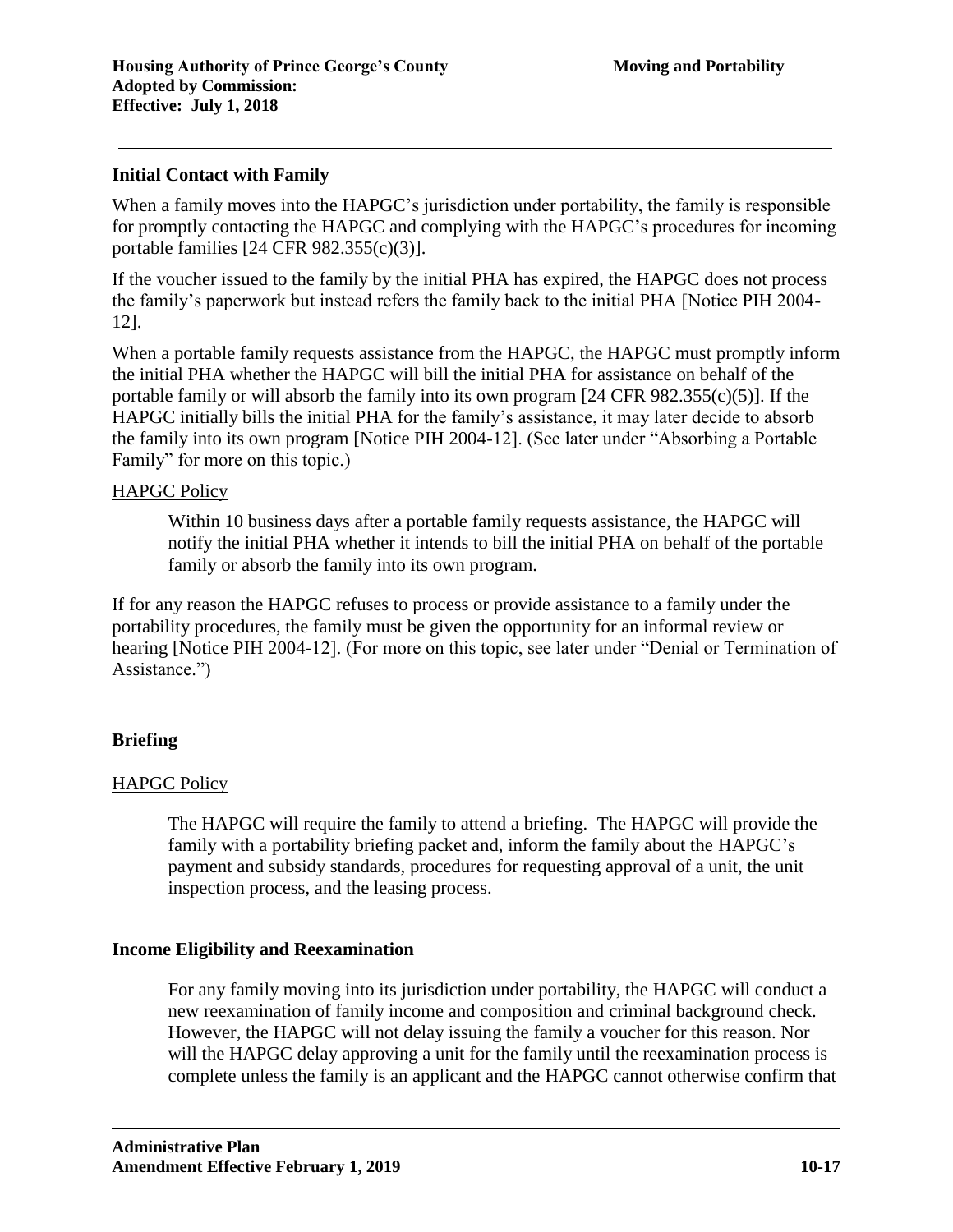the family is income eligible for admission to the program in the area where the unit is located.

In conducting its own reexamination, the HAPGC will rely upon any verification provided by the initial PHA to the extent that they (a) accurately reflect the family's current circumstances and (b) were obtained within the last 120 days. Any new information may be verified by documents provided by the family and adjusted, if necessary, when third party verification is received.

## **Voucher Issuance**

When a family moves into its jurisdiction under portability, the HAPGC is required to issue the family a voucher [24 CFR 982.355(b)(6)]. The family must submit a request for tenancy approval to the HAPGC during the term of the HAPGC's voucher [24 CFR 982.355(c)(6)].

## **Timing of Voucher Issuance**

HUD expects the HAPGC to issue the voucher within two weeks after receiving the family's paperwork from the initial PHA if the information is in order, the family has contacted the HAPGC, and the family complies with the HAPGC's procedures [Notice PIH 2004-12].

#### HAPGC Policy

When a family port into its jurisdiction, the HAPGC will issue the family a voucher based on the paperwork provided by the initial PHA unless the family's paperwork from the initial PHA is incomplete, the family's voucher from the initial PHA has expired or the family does not comply with the HAPGC's procedures. The HAPGC will update the family's information when verification has been completed.

#### **Voucher Term**

The HAPGC's voucher will expire on the same date as the initial PHA's voucher.

# **Voucher Extensions [24 CFR 982.355(c)(6), Notice 2004-12]**

The HAPGC may provide additional search time to the family beyond the expiration date of the initial PHA's voucher; however, if it does so, it must inform the initial PHA of the extension. It must also bear in mind the billing deadline provided by the initial PHA. Unless willing and able to absorb the family, the HAPGC should ensure that any voucher expiration date would leave sufficient time to process a request for tenancy approval, execute a HAP contract, and deliver the initial billing to the initial PHA.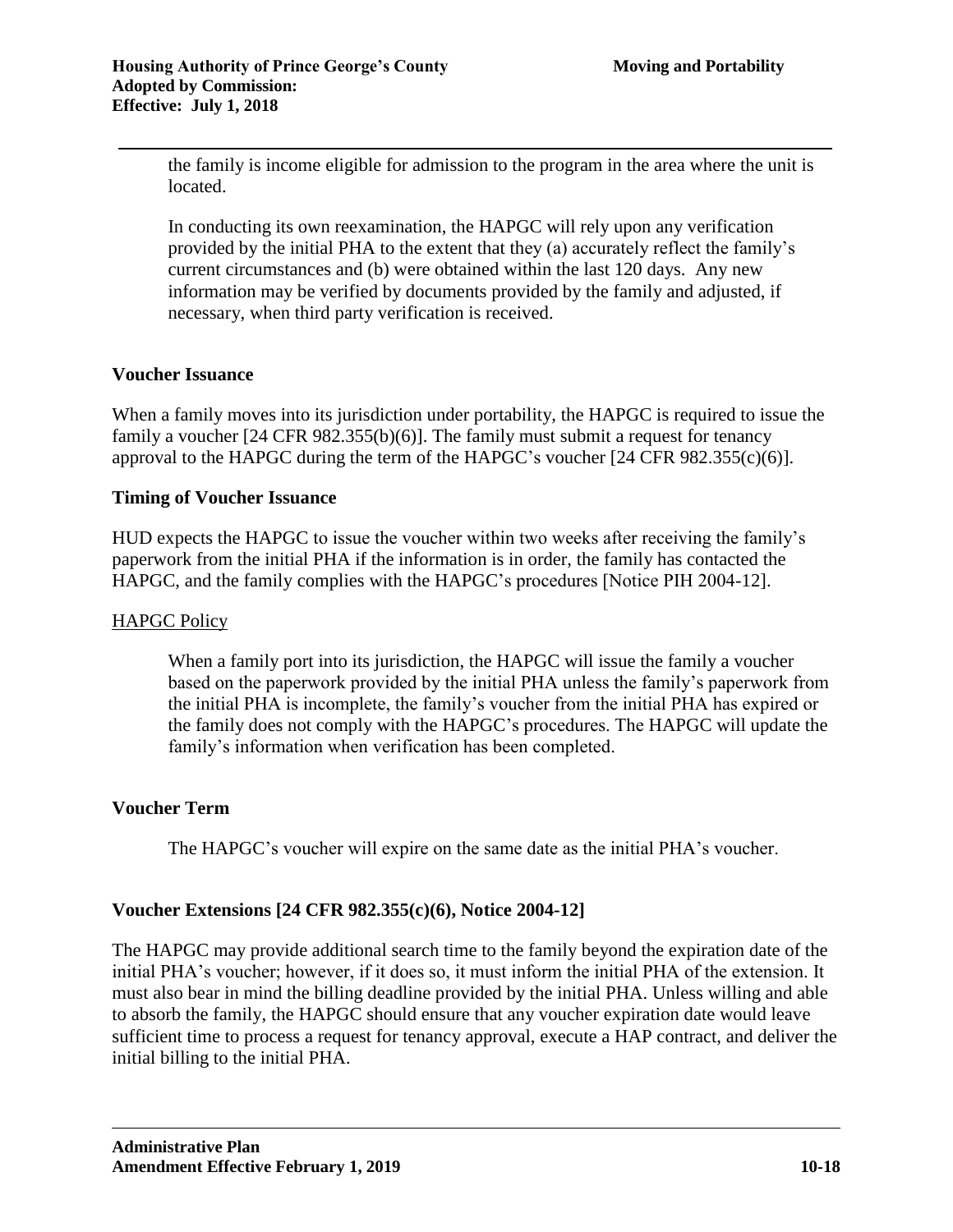#### HAPGC Policy

The HAPGC may extend the term of the voucher that is issued to an incoming portable family. The HAPGC may also extend the voucher if we plan to absorb the family into our own program, in which case it will follow the policies on voucher extension set forth in section 5-II.E.

The HAPGC will consider an exception to this policy as a reasonable accommodation to a person with disabilities (see Chapter 2).

## **Portability-Receiving PHA Responsibilities: Part II of Form HUD-52665**

The receiving PHA sends Part II of Form HUD-52665 to the initial PHA. If the receiving PHA will bill the initial PHA, the receiving PHA not only completes Part II of the Form HUD-52665, but also attaches a copy of the new Form HUD-50058 before returning it to the initial PHA. The instructions of the Form HUD-52665 provide that the receiving PHA must complete and mail (which may include electronic mail or fax) Part II of the form within 10 working days from the date a HAP contract is executed on behalf of a family but no later than 60 days following the expiration date of the family voucher issued by the initial PHA. The PHA will send its initial billing notice by fax or e-mail, if necessary, to meet the billing deadline but will also send the notice by regular mail.

**The initial PHA is generally not obligated to honor initial billings that are not completed and mailed by the receiving PHA within 10 working days after the date the HAP contract is executed.** (Note that it is the date the HAP contract is executed, not the effective date of the HAP contract, which is at issue. For instance, if a PHA executes a HAP contract within 60 days of the approval of the unit, the HAP contract may be retroactive to the date the unit was approved. It is the date the PHA executed the contract, not the retroactive effective date of the contract, that establishes the deadline by which the initial billing must be mailed, emailed or faxed.) The initial PHA must immediately inform the receiving PHA in writing of its decision not to accept the late billing submission. A receiving PHA that failed to send the initial billing within 10 working days following the date the HAP contract is executed is generally required to absorb the family into its own program unless the initial PHA is willing to accept the late submission.

#### **Portability-Timing of the Initial and Subsequent Billing Payments**

The initial PHA must pay the first billing amount due within 30 calendar days of receipt of Part II of the Form HUD-52665. Subsequently, the initial PHA must make payment each month the billing arrangement is in effect **no later than the fifth working day of each month**. The payment must be provided in a form and manner that the receiving PHA is able and willing to accept.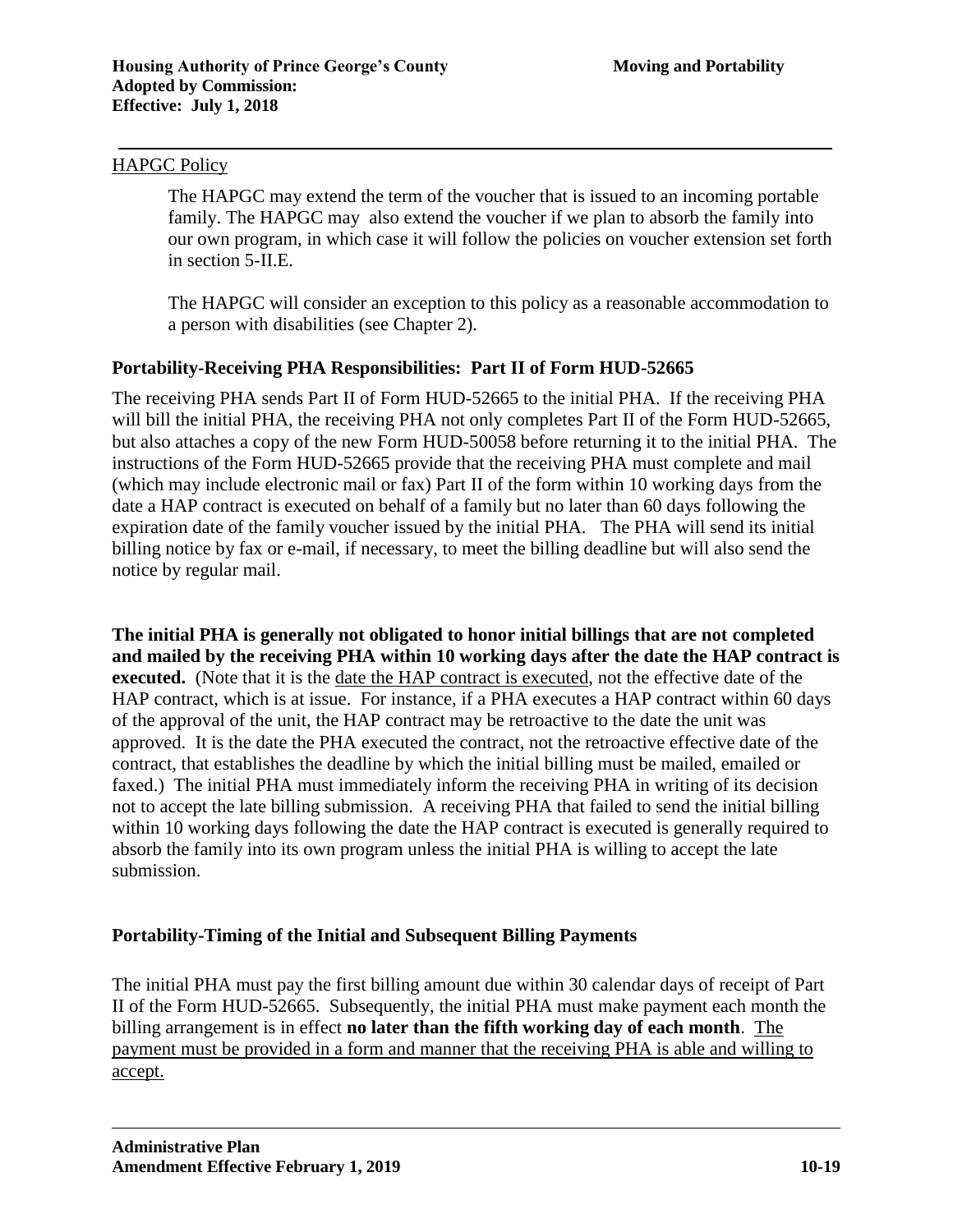In many cases billing difficulties simply result from miscommunications and the PHAs involved are able to resolve the problem with HUD's assistance. HUD encourages PHAs to work cooperatively to resolve billing difficulties. However, it is ultimately the responsibility of the initial PHA to make billing payments in a timely manner.

The program regulations at 24 CFR 982.355(f)(1) provide that HUD may transfer funds for assistance to portable families to the receiving PHA from funds available under the initial PHA ACC. Upon request of the receiving PHA, HUD will exercise this authority to transfer baseline units and funding from the budget authority of the initial PHA to the receiving PHA in cases where the initial PHA fails to comply with the initial and subsequent monthly billing due dates described above (see section 12 of this notice for further information on the process by which units and funding may be transferred as a result of non-compliance with billing due dates).

The initial PHA may not terminate or delay making payments under existing billing arrangements as a result of over-leasing or funding shortfalls in the initial PHA's program. PHAs may only terminate HAP contracts as the result of insufficient funding in accordance with 24 CFR 982.454 to which they are a party.

## **Portability-Receiving PHA: On-going Responsibilities**

The receiving PHA must send the initial PHA a copy of the updated Form HUD-50058 at each annual recertification for the duration of time the receiving PHA is billing the initial PHA on behalf of the family, regardless of whether there is a change in the billing amount. The Form HUD-50058 should be sent to the initial PHA as soon as the family's annual reexamination is complete but no later than 10 working days following the effective date of the annual reexamination. The purpose of this notification is to serve as an annual "reconciliation" to assist both PHAs in fulfilling its accounting and record-keeping responsibilities.

**Annual Reexamination.** For the duration of time the HAPGC is billing the initial will send a copy of the updated HUD-50058 by regular mail at the same time the PHA and owner are notified of the reexamination results behalf of the family, regardless of whether there is a change in the billing amount.

**Change in Billing Amount.** The HAPGC is required to notify the initial PHA, using form HUD-52665, of any change in the billing amount for the family as a result of:

- A change in the HAP amount (because of a reexamination, a change in the applicable payment standard, a move to another unit, etc.)
- An abatement or subsequent resumption of the HAP payments
- Termination of the HAP contract
- Payment of a damage/vacancy loss claim for the family
- Termination of the family from the program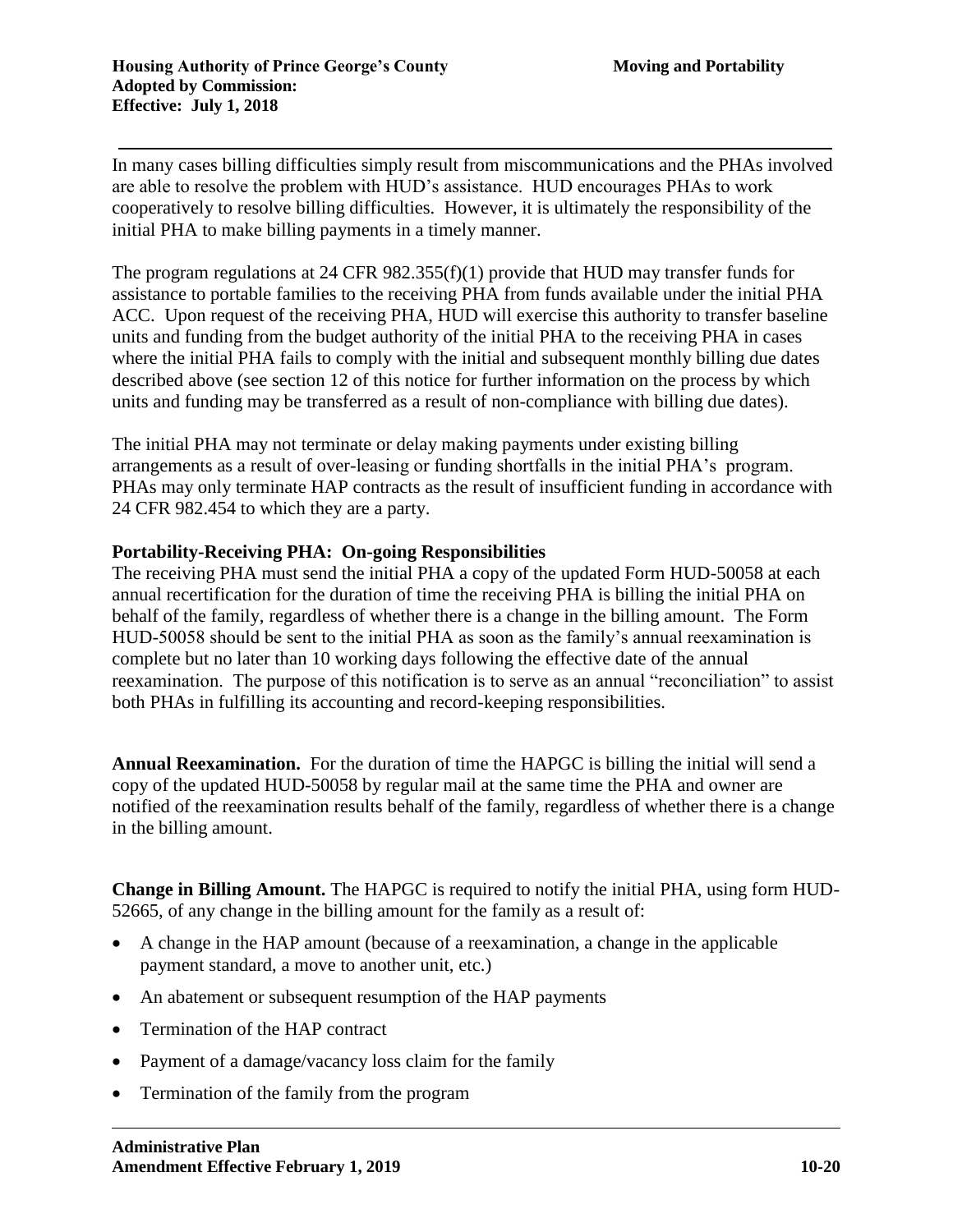The timing of the notice of the change in the billing amount should correspond with the notification to the owner and the family in order to provide the initial PHA with advance notice of the change. Under no circumstances should the notification be later than 10 business days following the effective date of the change in the billing amount.

# F**ailure to Fulfill Obligations**

Should the initial PHA fail to receive an updated Form HUD-50058 within 30 days after the effective date of the annual recertification date, it must send a letter to the receiving PHA to verify the status of the family and a copy of the letter must be sent to the Director (or the staff person designated by the Director) of the Office of Public Housing (OPH) in the HUD Area Office with jurisdiction over the initial PHA .If the receiving PHA fails to correct the problem within 30 days following the notification (e.g., initial PHA informs receiving PHA of late annual billing paperwork June  $15<sup>th</sup>$  and the paperwork is not received by July  $15<sup>th</sup>$ ), the initial PHA may request by memorandum to the Director of the OPH with jurisdiction over the initial PHA that HUD require the receiving PHA to absorb the vouchers in question. A copy of the initial notification and any subsequent correspondence between the PHAs on the matter must be attached. A copy of the memorandum must be sent to the receiving PHA. The initial PHA must continue to make the monthly payment to the receiving PHA until instructed otherwise by the HUD Area Office.

The OPH will notify the receiving PHA (and the OPH director in the HUD Area Office with jurisdiction over the receiving PHA) within 15 working days of receiving the initial PHA memorandum requesting the absorption of units. The OPH will provide the receiving PHA with 15 working days to respond and provide any supporting documentation if the receiving PHA is contesting whether the paper in question was late. The OPH in the HUD Area Office with jurisdiction over the initial PHA is the lead HUD office in resolving any dispute over the timeliness of the annual submission. That office is responsible for examining all documentation submitted by the PHAs and then determining if the paperwork was late if the receiving PHA contests the initial PHA's report. The OPH must render a decision no later than 15 working days following the deadline by which the receiving PHA had to respond to the OPH memorandum.

The OPH will send a letter to both the initial and receiving PHAs with copies to the Area Office with jurisdiction over the receiving PHA indicating whether the vouchers should be absorbed by the receiving PHA. If the vouchers are to be absorbed by the receiving PHA, the billing arrangement on behalf of the family or families in question ceases at the first of the following month after the date of the OPH letter (e.g., if the OPH letter is dated June 15, the billing arrangement ends July 1). The initial PHA is still responsible for any outstanding payments due to the receiving PHA.

HUD may in certain instances require the initial PHA to honor a late submission of the annual recertification documents (such as where the receiving PHA is over-leased and is in danger of not being able to stay under unit months available for the Calendar Year). In such a case HUD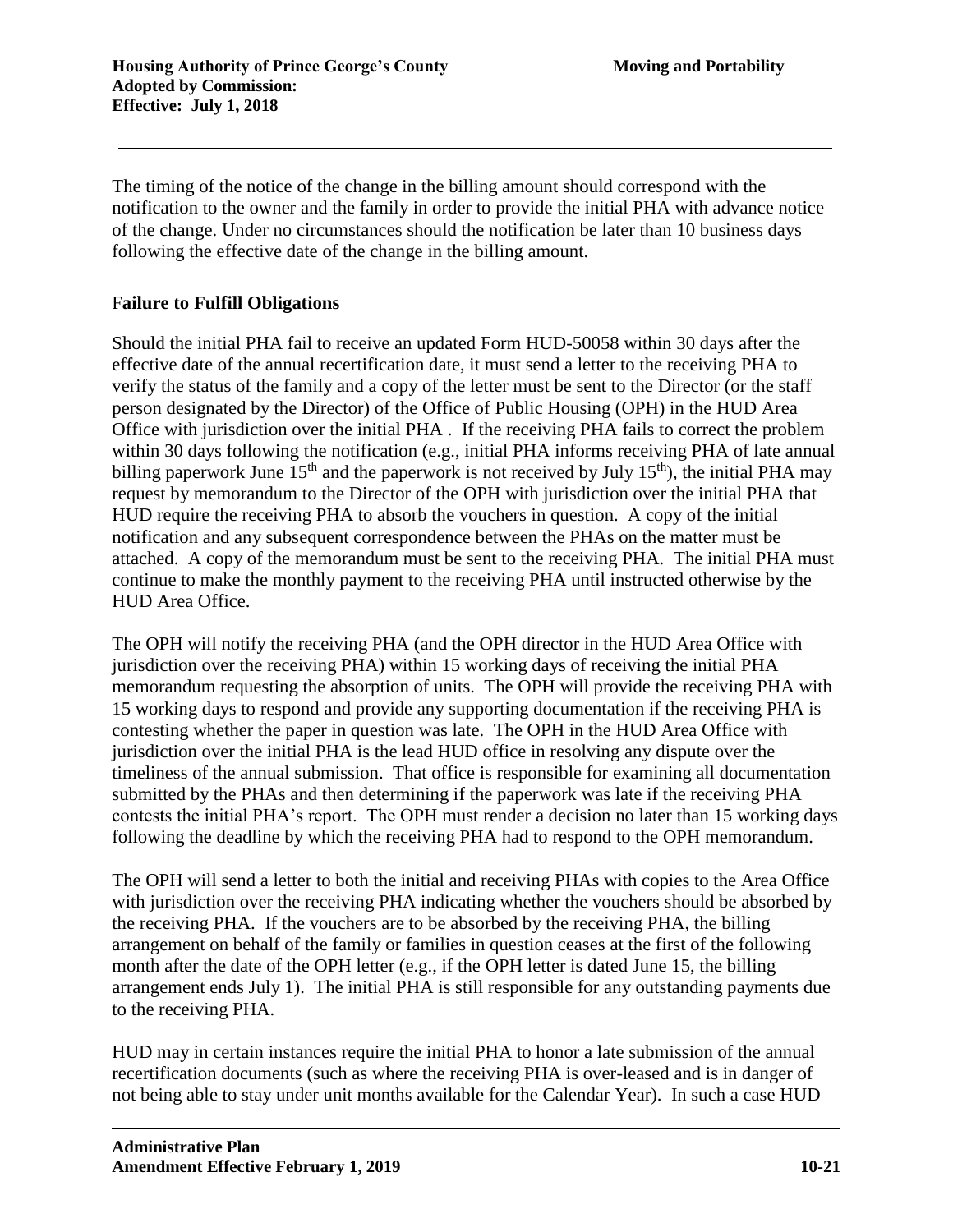may take action to address the receiving PHA's failure to submit the notification in a timely manner, which may include reducing the receiving PHA's administrative fee.

The receiving PHA is also required to send a new Form HUD-52665 along with the Form HUD-50058 to report any change in the billing amount, if applicable. The timing of the notice of the change in the billing amount should correspond with the notification to the owner and the family in order to provide the initial PHA with advance notice of the change. However, under no circumstances should the notification be later than 10 working days following the effective date of the change in the billing amount.

# **If the receiving PHA fails to send the Form HUD-52665 within 10 working days following the effective date of the change in the billing amount, the initial PHA is not responsible for paying any increase in the monthly billing amount incurred prior to the notification.**

If the receiving PHA is absorbing a family for which it has been billing or if the housing assistance payments are terminated for any reason, the receiving PHA is encouraged to provide adequate notice of the effective date of the absorption or termination to avoid having to return a payment. In any event the receiving PHA **must** notify the initial PHA no later than 10 working days following the effective date of the termination of the billing arrangement. The receiving PHA may not retroactively absorb families for which the receiving PHA was previously billing for any time period that commences before 10 working days from the time the receiving PHA notifies the initial PHA of the absorption, with one exception. If a PHA is experiencing a funding shortfall and needs to take steps to avoid terminations of assistance allows a receiving PHA to retroactively absorb families for which the receiving PHA was previously billing if the receiving PHA and the initial PHA agree. In these cases, the receiving PHA reimburses the initial PHA for payments made back to the effective date of the absorption but only for the current calendar year.

In the case where a family currently under a billing arrangement subsequently decides it wants to move under portability to yet another jurisdiction, the receiving PHA does not issue the family a voucher in order to do so. Instead, the receiving PHA notifies the initial PHA of the family request to port to another jurisdiction. The initial PHA is responsible for issuing the family's voucher and sending the Form HUD-52665 and supporting documentation to the new receiving PHA. Good communication between all three PHAs is very important in such a circumstance.

# **Portability-Summary of Portability Billing Deadlines**

The following summarizes the relevant deadlines under the portability billing procedures.

a. **Submission of Initial Billing Amount (Part II of the Form HUD- 50058) –** Receiving PHA must complete and mail initial billing notice (1) no later than 10 working days following the date the HAP contract was executed and (2) in time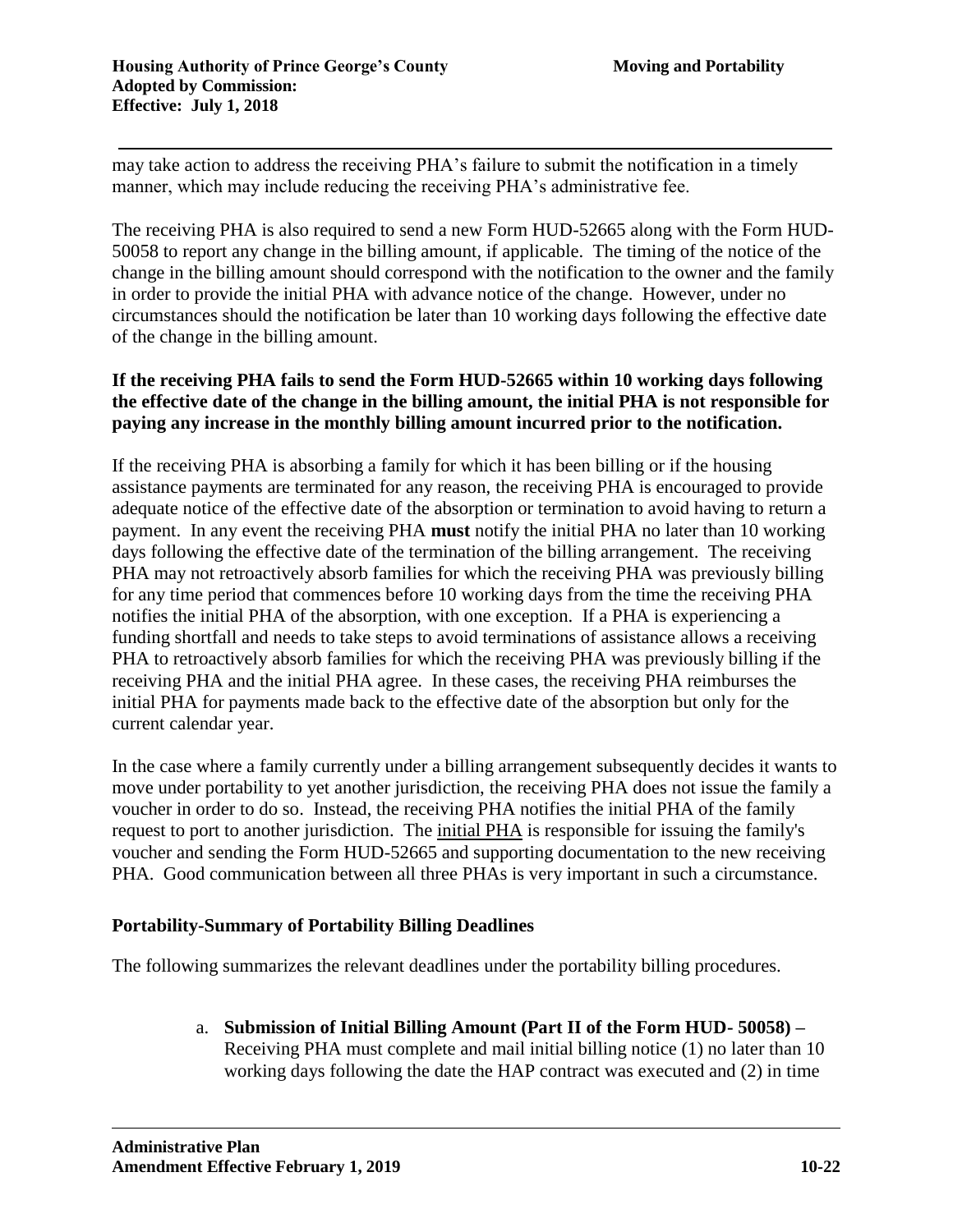that it will be received no later than 60 days following the expiration date of the family's voucher issued by the initial PHA.

- b. **Payment of First Billing Amount –** Initial PHA makes payment within 30 days of receipt of Part II of the Form HUD 50058 indicating billing amount.
- c. **Payment of Subsequent Billing Amounts –** The initial PHA is responsible for ensuring that subsequent billing amounts are received no later than the fifth working day of each month for which the monthly billing amount is due.
- d. **Notification of Change in Billing Amount or Other Action –** The receiving PHA notifies the initial PHA of any change in the billing amount as soon as possible (preferably before the effective date to avoid retroactive adjustments) but in no circumstance any later than 10 working days following the effective date of the change.

# **10-II.D. OTHER PORTABILITY CONDITIONS**

**Portability-Procedures for the Transfer of Units and Funding as a Result of Late Payments**  In the case where the initial PHA fails to make the monthly payment to the receiving PHA by the fifth working day of the month, the receiving PHA must promptly notify the initial PHA in writing of the deficiency. The notice must identify the family or families, the total billing payment that was late or has yet to be paid, and the date the payment was ultimately received (if received at all). A copy of the notification must be sent to the Director (or the staff person designated by the Director) of the Office of Public Housing (OPH) in the HUD Area Office with jurisdiction over the receiving PHA. If the initial PHA fails to correct the problem by the second month following the notification (e.g., receiving PHA informs of late payment in June and the August payment is late), the receiving PHA may request by memorandum to the Director of the OPH with jurisdiction over the receiving PHA that HUD transfer the unit or units and funding in question. A copy of the initial notification and any subsequent correspondence between the PHAs on the matter must be attached. A copy of the memorandum must be sent to the initial PHA.

The OPH will notify the initial PHA (and the OPH director in the HUD Area Office with jurisdiction over the initial PHA) within 15 working days of receiving the receiving PHA's memorandum requesting the transfer of units and funds. The OPH will provide the initial PHA with 15 working days to respond and provide any supporting documentation if the initial PHA is contesting whether the billing payments in question were late. The OPH in the HUD Area Office with jurisdiction over the receiving PHA is the lead HUD office in resolving any dispute over the timeliness of the billing payments. That office is responsible for examining all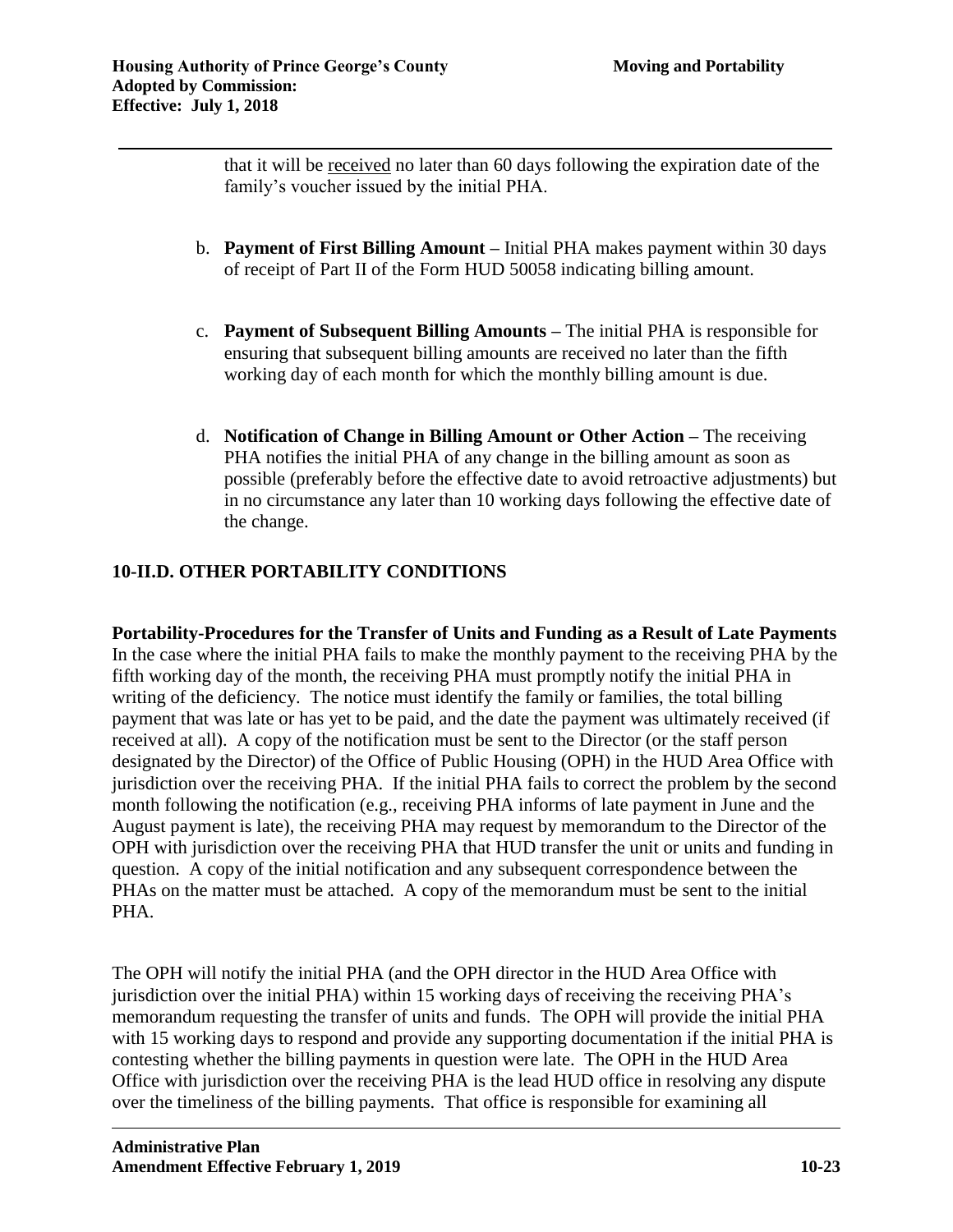documentation submitted by the PHAs and then determining if the billing payments were late if the initial PHA contests the receiving PHA's report. The OPH must render a decision no later than 15 working days following the deadline by which the initial PHA had to respond to the OPH memorandum.

If the OPH determines that the payments in question were late, the OPH will send a memorandum to the Housing Voucher Financial Management Division (with copies to the Area Office with jurisdiction over the initial PHA as well as to both PHAs) indicating the number of units to be permanently transferred from the initial PHA to the receiving PHA. The number will correspond with the number of families for which billing payments were late. Within 30 days of receiving the OPH memorandum recommending transfer of units and funds, HUD will reduce the baseline number of units and concomitant budget authority from the initial PHA's ACC and increase the baseline number of units and budget authority on the receiving PHA's ACC in order to adjust the PHA program size as a result of poor portability billing performance. HUD will use the revised baseline numbers to readjust the funding. The billing arrangement on behalf of the family or families in question ceases with the transfer of the unit, although the initial PHA is still responsible for any outstanding payments due to the receiving PHA.

These transfer policies notwithstanding, failure to comply with the financial procedures required by HUD, including the billing and payment deadlines outlined above, may also result in the reduction of administrative fees.

## **Portability-Penalties for the Receiving PHA's Failure to Inform the Initial PHA of the Termination of a Billing Arrangement in a Timely Manner**

If HUD determines that the receiving PHA has not notified the initial PHA that a billing arrangement has been terminated in a timely manner and has continued to accept payments from the initial PHA, HUD may reduce administrative fees for the receiving PHA.

In all cases where the receiving PHA has received billing payments for billing arrangements no longer in effect, the receiving PHA is responsible for returning the full amount of the overpayment (including the portion provided for administrative fees) to the initial PHA.

In the event that HUD determines billing payments have continued for at least 3 months because the receiving PHA failed to notify the initial PHA that the billing arrangement was terminated, the receiving PHA must take the following steps:

- The receiving PHA must return the full amount of the overpayment, including the portion provided for administrative fees, to the initial PHA.
- Once full payment has been returned, the receiving PHA must notify the Office of Public Housing in the HUD Area Office with jurisdiction over the receiving PHA of the date and the amount of reimbursement to the initial PHA.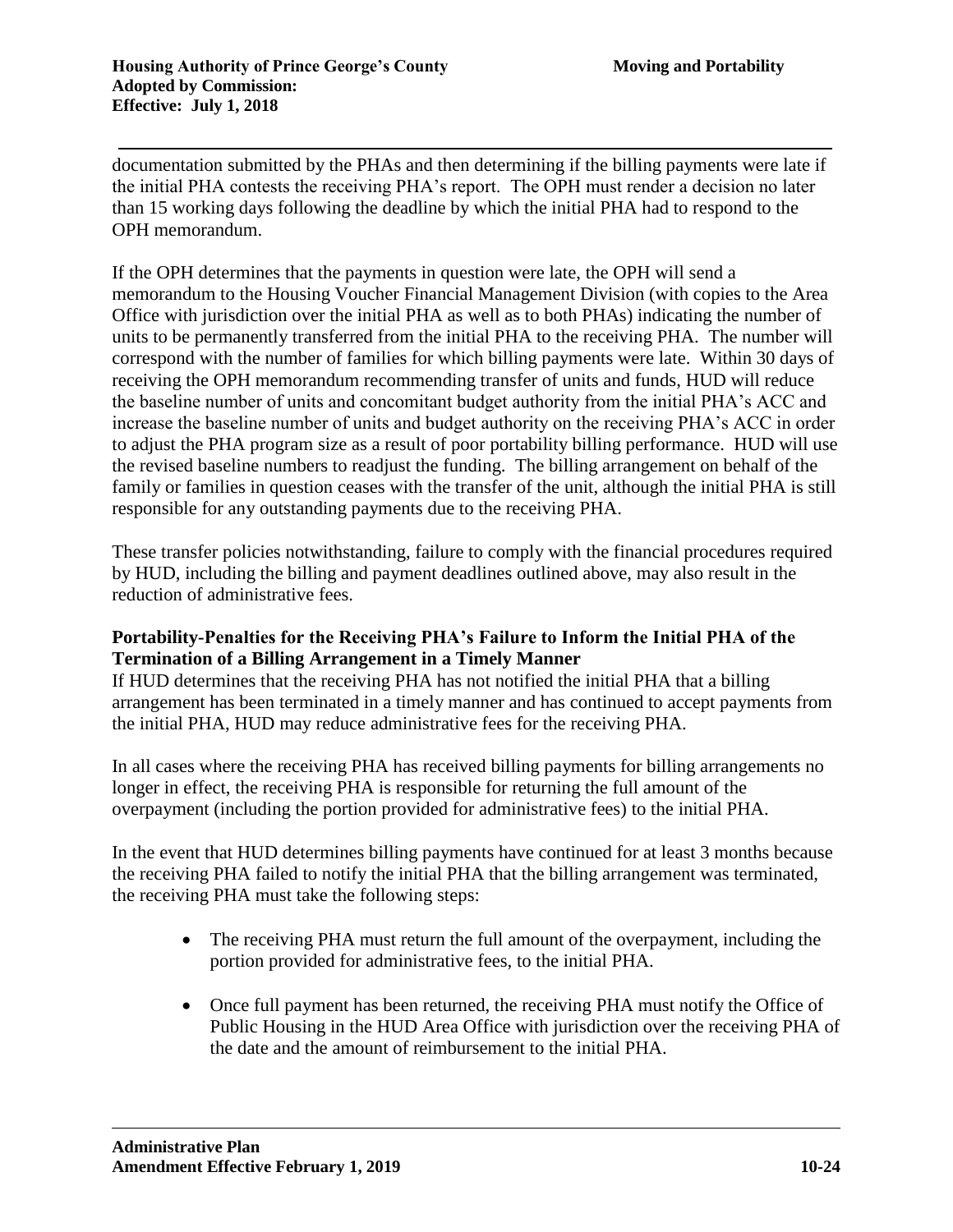.…At HUD's discretion, the receiving PHA will be subject to the sanctions spelled out in Notice PIH 2011-3.

## *Denial or Termination of Assistance*

At any time, the receiving PHA may make a determination to deny or terminate assistance to a portable family for family action or inaction [24 CFR 982.355(c)(9), 24 CFR 982.355(c)(10)].

If the PHA elects to deny or terminate assistance for a portable family, the PHA will notify the initial PHA within 10 business days after the informal review or hearing if the denial or termination is upheld. The PHA will base its denial or termination decision on the policies set forth in Chapter 3 or Chapter 12, respectively. The informal review or hearing will be held in accordance with the policies in Chapter 16. The receiving PHA will furnish the initial PHA with a copy of the review or hearing decision.

- Direct the PHA not to utilize their administrative fee reserve account in accordance with 24 CFR 982.155(b)(3).
- Reduce the administrative fees for the receiving PHA by up to 10 percent of the monthly billing amount in question for each month that the billing payments continued after the billing arrangement was terminated, taking into consideration the circumstances of the particular case. The OPH in the HUD Area Office with jurisdiction over the receiving PHA will inform the PHA by letter of the amount of the sanction imposed as a result of the PHA's failure to promptly notify the initial PHA that the billing arrangement is terminated. The OPH must send a copy of the letter to the FMC and the FMD.
- Further reduce the administrative fee if the receiving PHA does not promptly return the overpayment to the initial PHA.

This general policy does not in any way restrict the OPH Director from exercising additional remedial action in the event that the receiving PHA failed to notify initial PHAs that the billing arrangements have been terminated.

#### **Denying Family Requests to Move**

A PHA may only deny a family's request to move if it has grounds to do so under the program regulations, which are as follows:

1) The PHA has grounds to deny the move because of the family's action or failure to act as described in 24 CFR 982.552 or 982.553.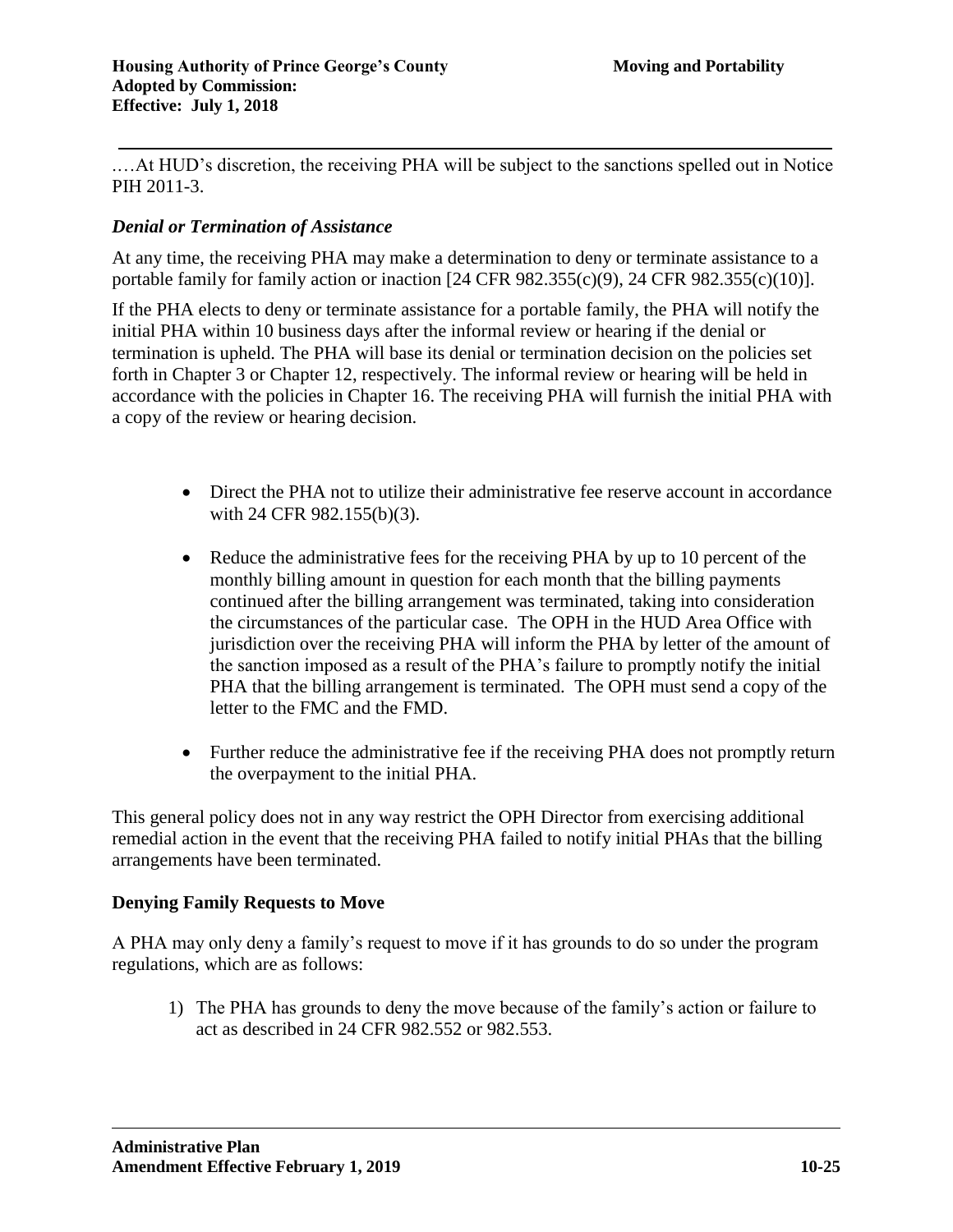- 2) The family is a non-resident applicant, or the family was a non-resident applicant that has not yet been assisted in the initial PHA jurisdiction for twelve months since being admitted to the program (see 24 CFR 982.353(c)).
- 3) The family is an applicant and is not income-eligible (see 24 CFR 982.353(d)(1)) in the area in which they wish to initially lease a unit.
- 4) The PHA has established policies on the timing and frequency of moves in accordance with 24 CFR  $982.314(c)(2)$ , and the requested move does not comply with those policies.
- **5)** The PHA does not have sufficient funding for continued assistance to support the move in accordance with 24 CFR 982.314(e)(1).

In addition, the voucher regulations at 24 CFR 982.353(b) further provide that the initial PHA must deny a family's request to move if the family has moved out of its assisted unit in violation of the lease. However, as previously noted in HUD Notice PIH 2007-5, the Violence Against Women and Justice Department Reauthorization Act 2005 (VAWA 2005) amended section 8(r) of the U.S. Housing Act to provide an exception to the prohibition against a family moving under the portability provisions in violation of the lease. VAWA 2005 provides that the family may receive a voucher and move in violation of the lease under the portability procedures if the family has complied with all other obligations of the voucher program and has moved out of the assisted dwelling unit in order to protect the health or safety of an individual who is or has been the victim of domestic violence, dating violence, sexual assault or stalking and who reasonably believed he or she was imminently threatened by harm from further violence if he or she remained in the assisted dwelling unit. The final rule, HUD Programs, Violence Against Women Act Conforming Amendments, was published in the *Federal Register* on October 27, 2010.

If the circumstances described above exist, the PHA may allow a family to move under portability procedures if the only basis for the denial is that the family is violating the lease agreement. The PHA may request that the family provide the HUD-approved certification form (Form HUD-50066), or other acceptable documentation in order to verify the family's claim that the request to move is prompted by incidences of abuse in the unit.

# **Denying Family Requests to Move Due to Insufficient Funding**

A PHA may only deny a request to move to a higher cost unit within the PHA's jurisdiction or to higher cost area in accordance with 24 CFR 982.314(e)(1) if the PHA would be unable to avoid terminations of housing choice voucher assistance for current participants during the calendar year in order to remain within its budgetary allocation (including any available HAP reserves) for housing assistance payments.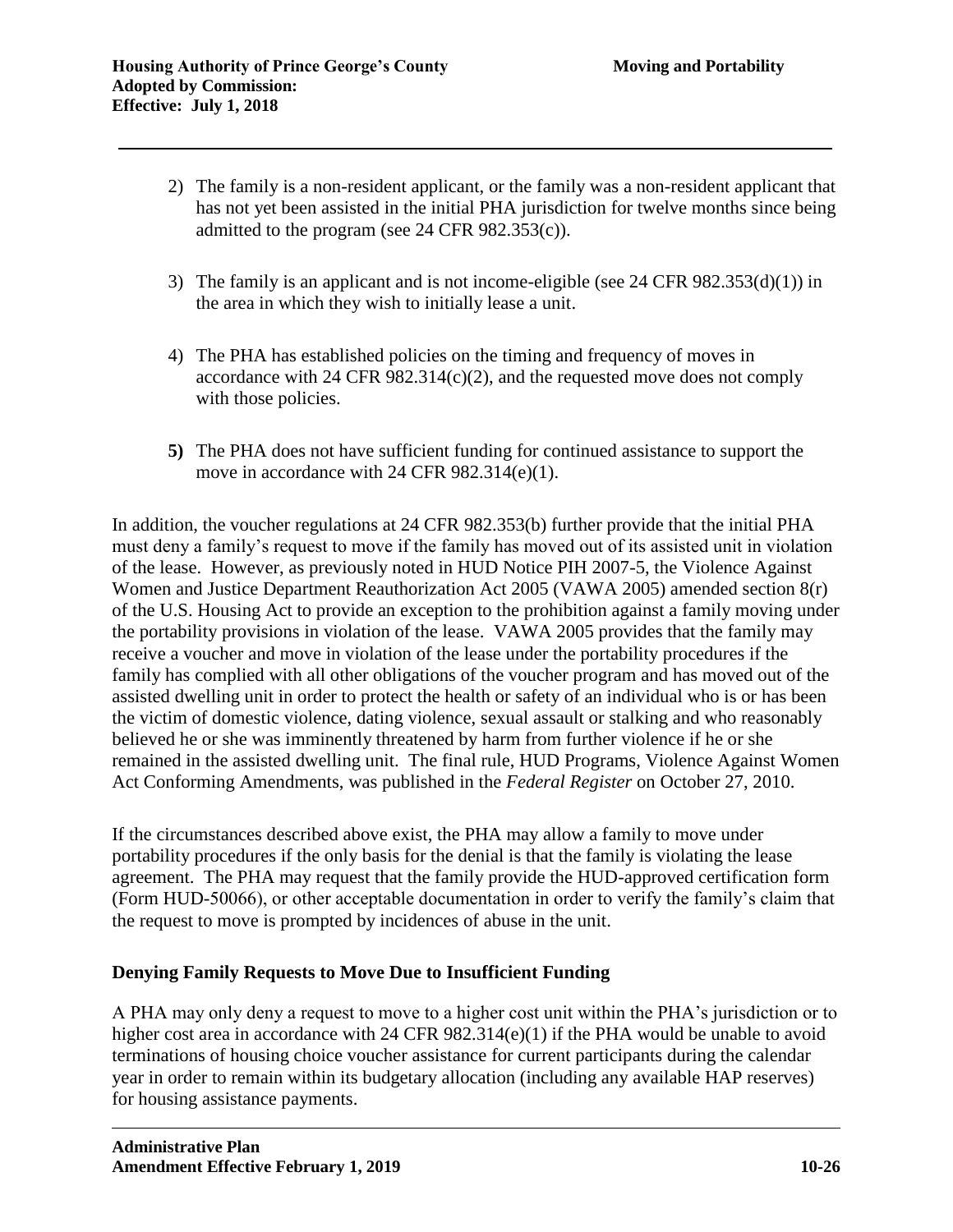The PHA must provide written notification to the local HUD Office when they determine it is necessary to deny moves to a higher cost unit based on insufficient funding. The notification must include the following documentation:

> 1. A financial analysis that demonstrates insufficient funds are projected to meet the current calendar year projection of expenses. The projection must not include vouchers that have been issued but are not yet under contract.

> 2. A statement certifying the PHA has ceased issuing vouchers and will not admit families from their waiting list while the limitation on moves to a higher cost unit is in place.

3. A copy of the PHA's policy stating how the PHA will address families who have been denied moves. The requirements of the policy are described below.

For moves within the initial PHA's jurisdiction, a "higher cost unit" is defined as a unit in which the PHA would have to pay a higher subsidy amount due to an increase in the gross rent for the new unit.

For portability moves, a "higher cost area" is defined as an area where a higher subsidy amount will be paid for a family because of higher payment standard amounts or "more generous" subsidy standards (e.g., the receiving PHA issues a 3-bedroom voucher to a family that received a 2-bedroom voucher from the initial PHA). Before denying the family's request to move due to insufficient funding, the initial PHA must contact the receiving PHA and confirm via email or other confirmed delivery method whether the receiving PHA will administer or absorb the family's voucher. HUD encourages PHAs to communicate this information via email in order to expedite the families' requests. Once the receiving PHA makes the commitment to absorb the voucher, they cannot reverse their decision. If the receiving PHA is willing to absorb the family, there are no grounds to deny the portability move under 24 CFR 982.314(e)(1). The initial PHA may also take into consideration any reported changes in the family's income or composition that may result in a decreased subsidy amount therefore not resulting in an increased cost to the initial PHA.

A PHA **may not** deny a requested move due to insufficient funding under 24 CFR 982.314(e)(1) simply because the family wishes to move to a higher cost unit within the PHA's jurisdiction or to a higher cost area.

A PHA **may not** deny requests to move, including portability moves, if the subsidy for the new unit is equal to or less than the current subsidy being paid for the family or if the area the family has selected is a lower cost area. A "lower cost area" is defined as an area where the subsidy amount is equal to or lesser than the current subsidy paid because of lower payment standards or less generous subsidy standards (e.g. the receiving PHA issues a 2- bedroom voucher to a family that received a 3-bedroom voucher from the initial PHA).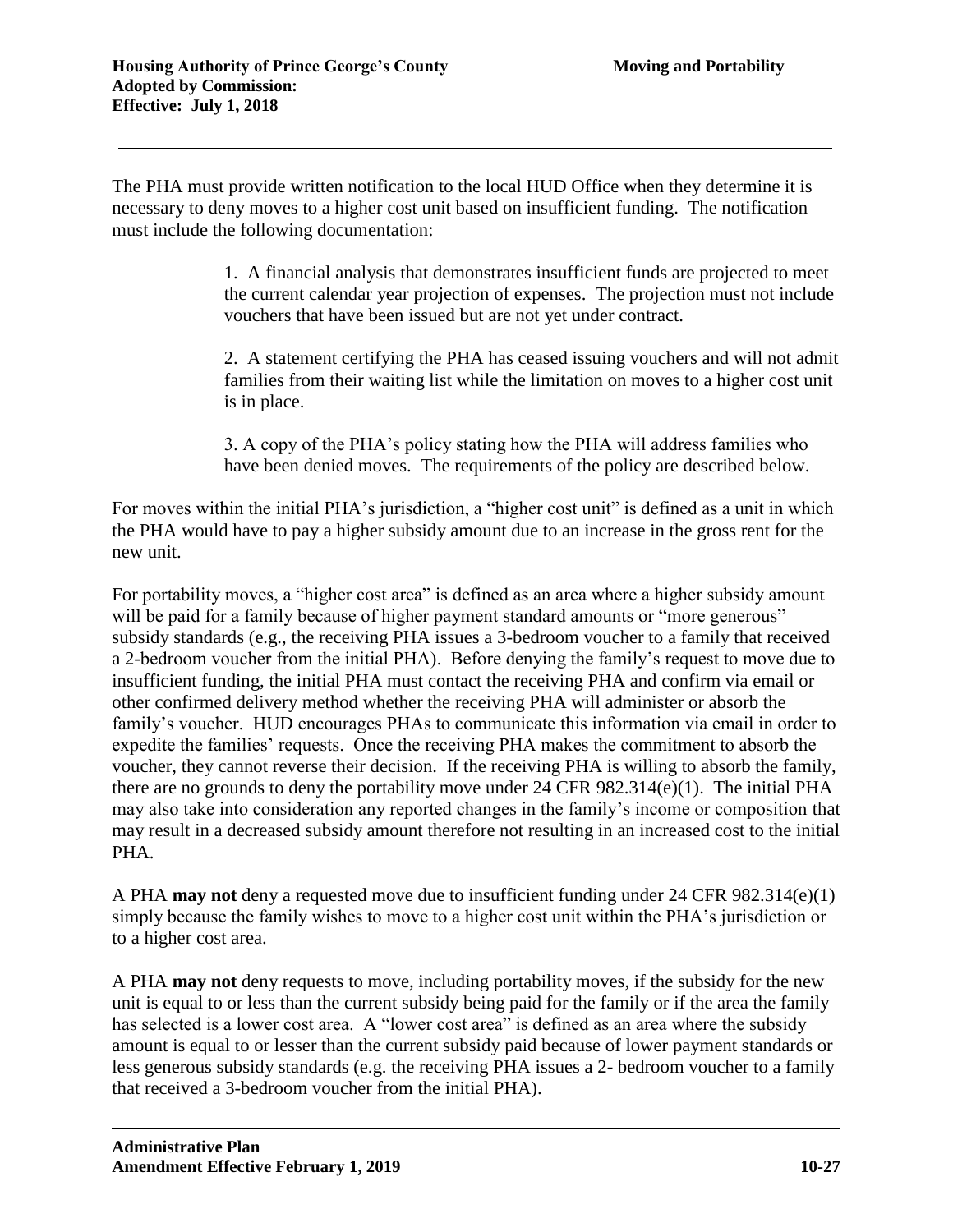In projecting whether there is sufficient funding available for the remainder of the calendar year in order to approve the move, the PHA may make reasonable estimates to factor in conditions such as pending rent increases and the attrition rate for families leaving the program. However, a PHA may not include projected costs for vouchers that have been issued to families from the waiting list but not yet leased as part of this analysis. Vouchers that have been issued to those on the waiting list cannot be considered an expense for purposes of determining whether to deny a move due to insufficient funding until such time that HAP contracts are executed and the PHA is legally obligated to make HAP payments.

HUD has posted a spreadsheet on the HUD Housing Choice Voucher Program website that may be used by a PHA to determine if sufficient funding is available to support to a move. The address is: [http://www.hud.gov/offices/pih/programs/hcv.](http://www.hud.gov/offices/pih/programs/hcv) This spreadsheet is an example of one method of determining if sufficient funding is available and a PHA is not required to use it when making its determination to deny a move under 24 CFR 982.314(e)(1). However, in any case where the PHAs denies a family's request to move in accordance with 24 CFR 982.314(e)(1), the PHA must be able to demonstrate how it determined that sufficient funding was unavailable when the PHA denied the family's request to move.

The PHA must establish policies in its Administrative Plan which state how the agency will address families who have requested a move and were denied due to lack of funding once the PHA has determined funds are available for those moves. At a minimum, the PHA policy must address:

- How the PHA will inform families of the PHA's local policy regarding moves denied due to lack of funding; i.e., information contained in briefing packets or in a letter to the tenant at the time the move is denied.
- How long the family's request to move will be open for consideration and how the PHA will notify families with open requests when funds become available.

A PHA may not deny a family's request to move to a higher cost unit or a higher cost area because it wishes to admit additional families from its waiting list into its voucher program, regardless of whether it has unit months available (UMA) to do so. If the PHA denies a family's request to move, it may not subsequently admit any additional families to its voucher program until the PHA has followed the policy as described above.

If a PHA approves a family's request to move then subsequently experiences a funding shortfall, the PHA may only retract the voucher if the family would be allowed to remain in their current unit. If the family cannot remain in the unit, (e.g. family has already vacated the unit or family has already notified the owner of their intent to vacate and the owner has re-let the unit to another family) the PHA must not retract the voucher. This requirement applies to moves both within the PHA's jurisdiction and to portability moves.